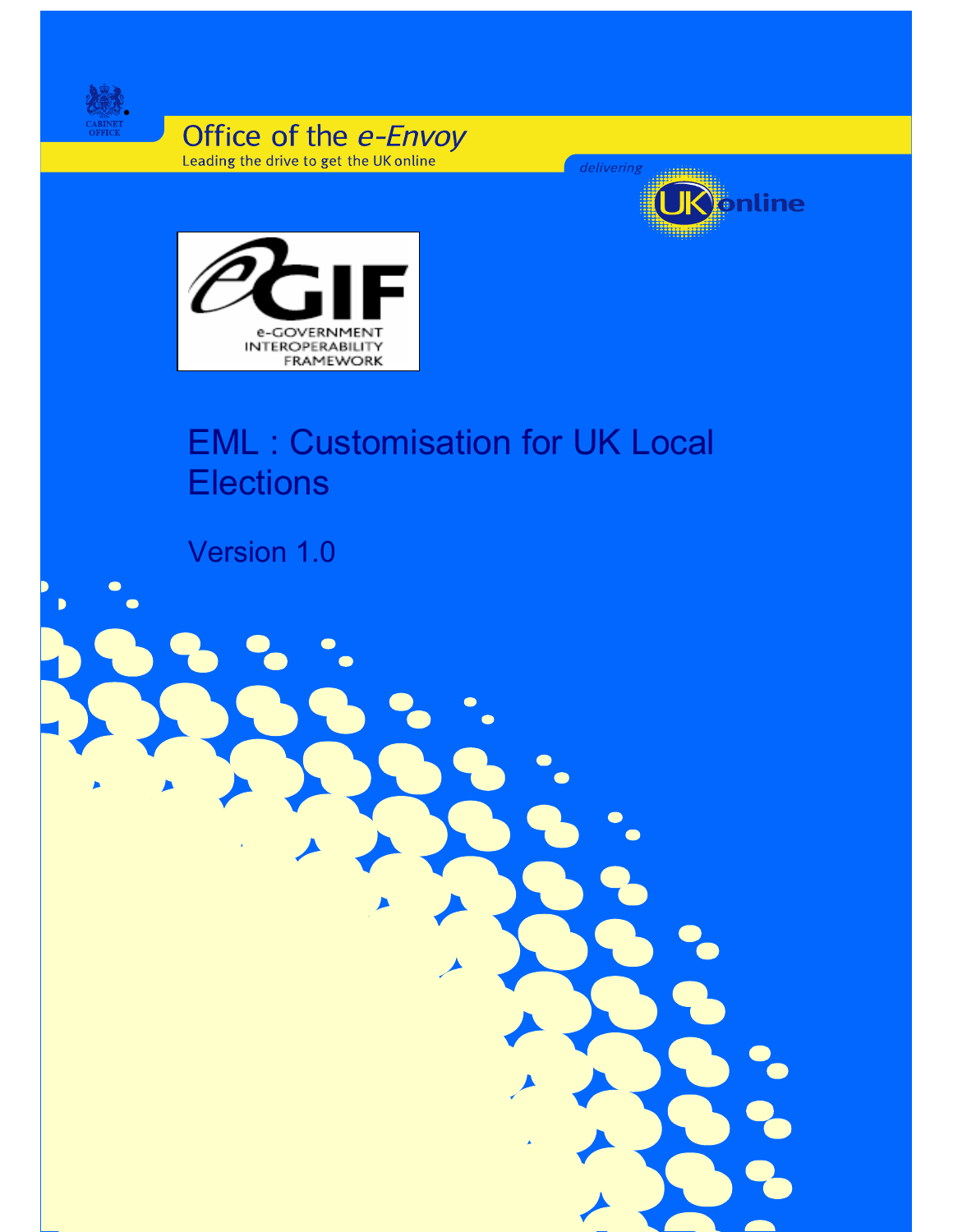# Document Control

# **Abstract**

This document describes the changes and additional constraints applied to the OASIS Election Markup Language (EML) version 2 schemas for use in UK local elections.

It is aimed at decision-makers in the election process and developers of the systems that will be used in pilots.

| Date       | <b>Version</b> | <b>Status</b> | <b>Comment</b>                               |
|------------|----------------|---------------|----------------------------------------------|
| 11/10/2002 | 1.0            |               | Approved   Minor updates from 0.3, mainly in |
|            |                |               | the introductory text. Checked               |
|            |                |               | against forms supplied by AEA.               |

| Date      | Version | <b>Status</b> | Comment                                                                                                                                                              |
|-----------|---------|---------------|----------------------------------------------------------------------------------------------------------------------------------------------------------------------|
| 9/10/2002 | 0.3     | Draft         | Updated following AEA meeting.                                                                                                                                       |
| 11/9/2002 | 0.2     | Draft         | Revised in the light of suppliers'<br>meeting 9 <sup>th</sup> Sept. Incorporates<br>comments from AEA and Oracle.<br>Section "Processing Using<br>Schematron" added. |
| 2/9/2002  | 0.1     | Draft         | For discussion at suppliers' meeting<br>on 9 <sup>th</sup> Sept.                                                                                                     |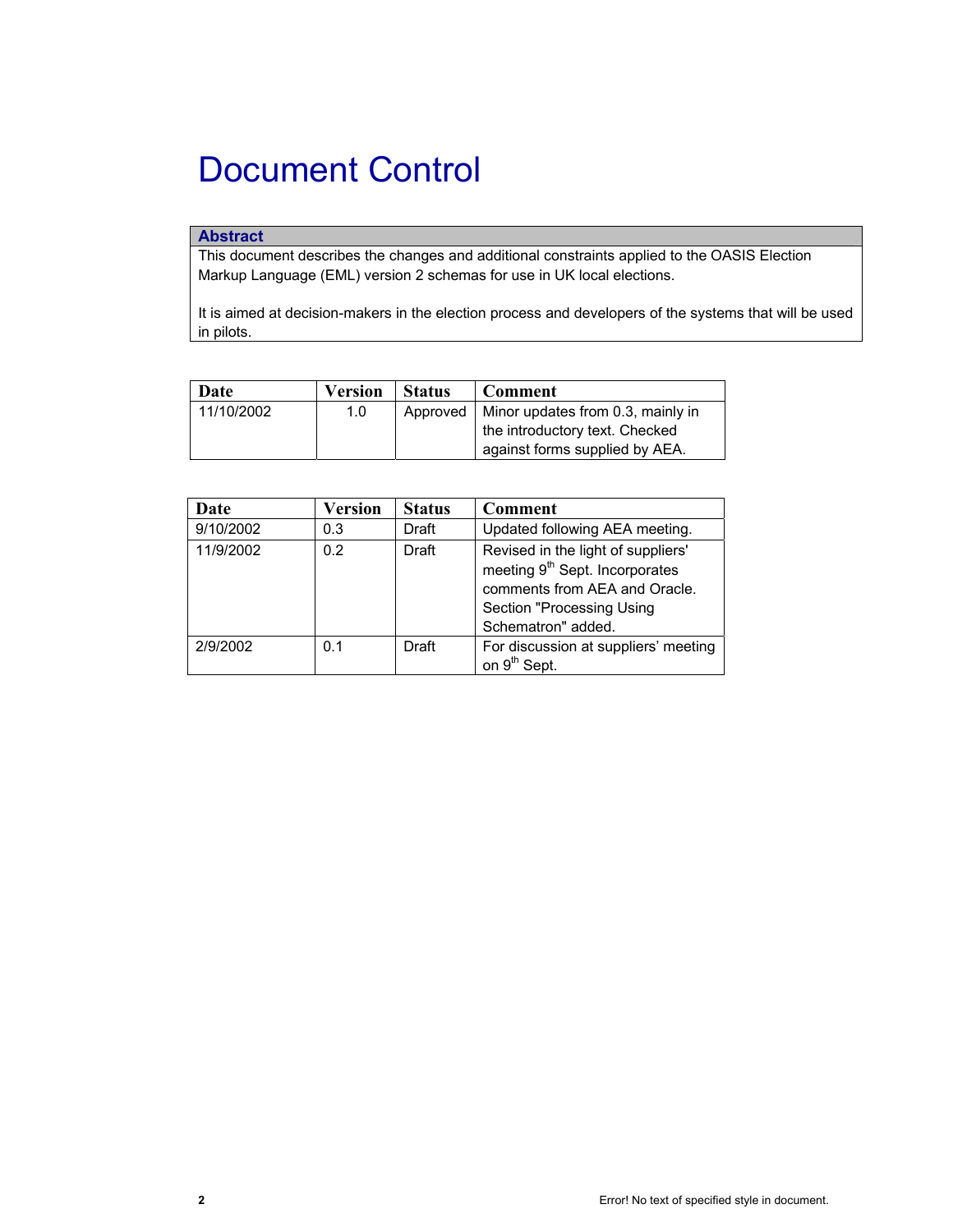# **Contents**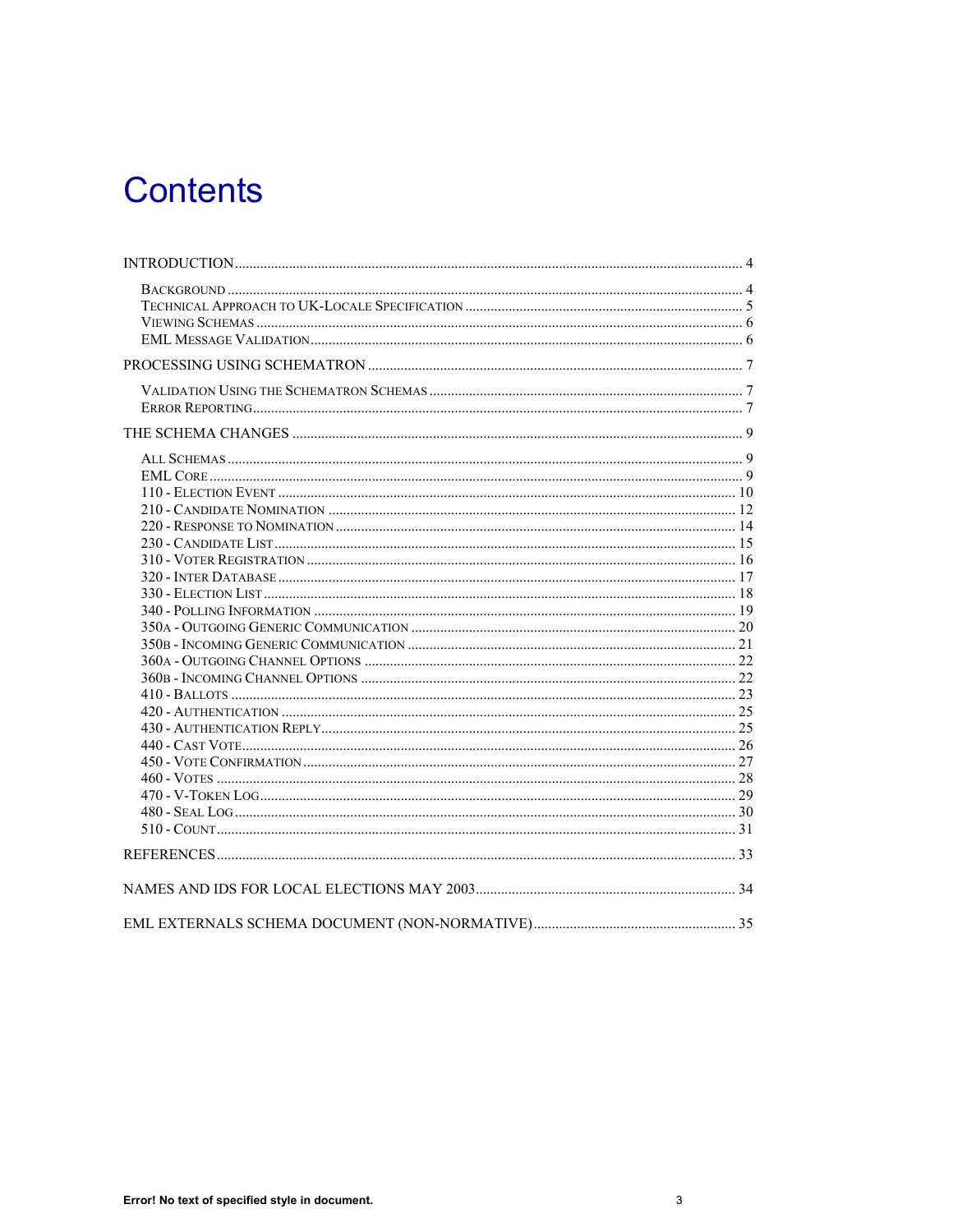# Introduction

**This document describes the changes and additional constraints applied to the OASIS Election Markup Language (EML) version 2 schemas for use in UK local elections.** 

**It is aimed at decision-makers in the election process and developers of the systems that will be used in pilots.** 

**The additional constraints described here do not attempt to encode all business rules. Rules that differ between different types of local election (for example, the number of sponsors required for a candidate) are not included.** 

**The messages that form part of EML are intended for transfer between systems. It is not intended that all outputs of an election system will have a corresponding schema.** 

**The current specification does not cover the full requirements for referenda. These will be addressed (if required) at a later date.** 

**This document and its accompanying set of schemas do not claim to satisfy the final requirements of an election system.** 

**It is encumbent on the users of this document to identify any mistakes, inconsistencies or missing data and to propose corrections to the Office of the e-Envoy.**

# **Background**

The following is the Executive Summary of the "Election Mark-up Language (EML): e-Voting Process and Data Requirements"[1]:

OASIS, the XML interoperability consortium, formed the Election and Voter Services Technical Committee in the spring of 2001 to develop standards for election and voter services information using XML. The committee's mission statement is, in part, to:

*"Develop a standard for the structured interchange among hardware, software, and service providers who engage in any aspect of providing election or voter services to public or private organizations…."* 

The objective is to introduce a uniform and reliable way to allow election systems to interact with each other. The overall effort attempts to address the challenges of developing a standard that is:

- Multinational: our aim is to have these standards adopted globally
- Flexible: effective across the different voting regimes. e.g. proportional representation or "first past the post".
- Multilingual: flexible enough to accommodate the various languages and dialects and vocabularies.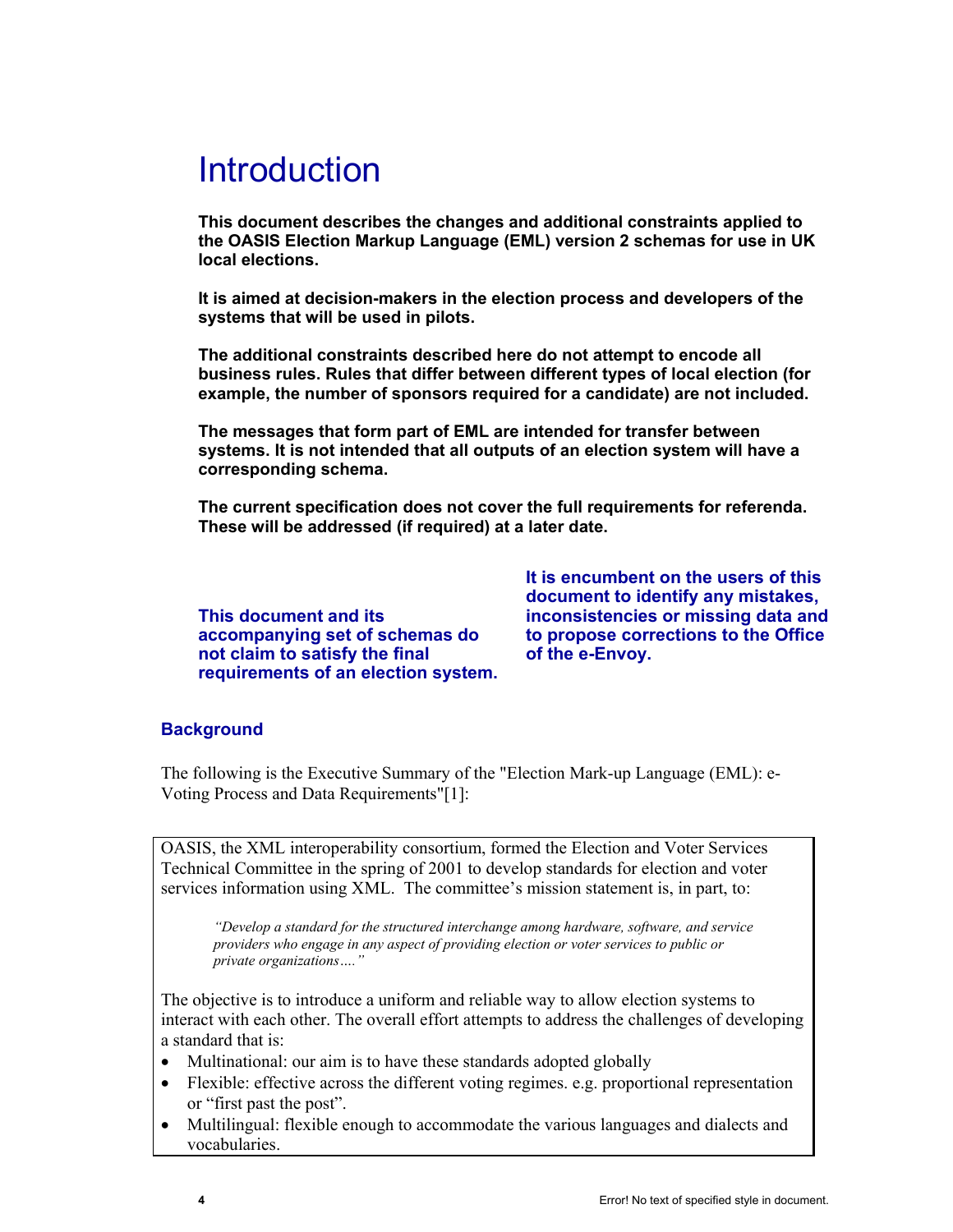- Adaptable: resilient enough to support elections in both the private and public sectors.
- Secure: able to secure the relevant data and interfaces from any attempt at corruption, as appropriate to the different requirements of varying election rules.

The primary deliverable of the committee the Election Markup Language (EML). This is a set of data and message definitions described as XML schemas. At present EML includes specifications for:

- Candidate Nomination, Response to Nomination and Approved Candidate Lists
- Voter Registration information, including eligible voter lists
- Various communications between voters and election officials, such polling information, election notices, etc.
- Logical Ballot information (races, contests, candidates, etc.)
- Voter Authentication
- Vote Casting and Vote Confirmation
- Election counts and results
- Audit information pertinent to some of the other defined data and interfaces

As an international specification, EML is generic in nature, and so needs to be tailored for specific election scenarios. Some aspects of the language are indicated in EML as required for all election scenarios and so can be used unchanged. Some aspects (such as the ability to identify a voter easily) are required in some scenarios but prohibited in others, so EML defines them as optional. Where they are prohibited, their use must be changed from an optional to prohibited classification, and where they are mandatory, their use must be changed from an optional to required classification. The technical approach to achieving this is described below.

The UK is an early adopter of EML. Work on identifying the additional constraints for UK local elections has identified several areas in which version 2 of EML does not meet current requirements. This document therefore also proposes changes to the base EML language. These changes will be adopted in the UK and proposed to the international committee for adoption in a later version of EML.

# **Technical Approach to UK-Locale Specification**

EML is described in two documents, one for the process[1] and one for the XML schemas[2]. These schemas adhere to the W3C XML Schema recommendation[3].

For this application, the name and address formats will be changed to the UK GovTal $k^{TM}$ Address and Personal Details[4] formats by replacing the EML externals file with that shown in the Appendix "EML Externals Schema Document (non-normative)" on page 36.

Developing the requirements for this election scenario has identified some areas in the EML specifications do not meet the UK needs. These requirements will be incorporated into the version of EML to be used. These changes from EML version 2 are described in this document.

EML defines the application of SEAL to protect the EML data being exchanged. EML allows for various types of SEAL, and does not mandate any particular security algorithm or parameters. To conform to the requirements of UK local elections, all seals must be verifiable by a third party and may conform to any type allowed in EML, including RFC 2630 [5] and RFC 3161 [6] for the type of  $xsd:any$ . To meet this requirement systems that generate seals must provide a tool kit and any supporting data, such as certificates, that allow the third party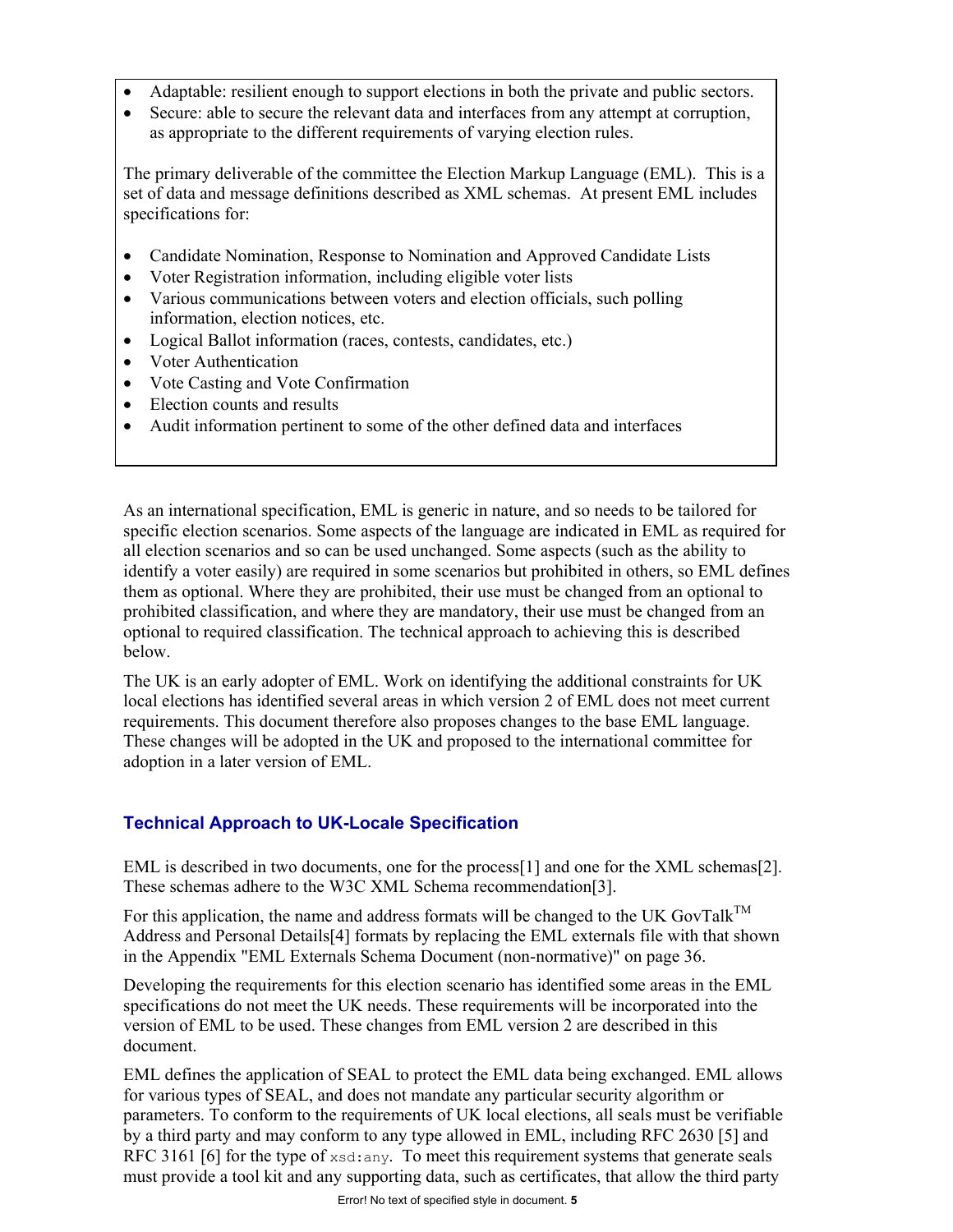to validate the seal. This tool must be made available free of any licence cost; it may conform to UK policy on open source software [5].

Other changes are described in this document in text format and schemas are provided using the Schematron language[8] . This is currently in the process of being adopted by the International Organization for Standardisation (ISO) and the International Electrotechnical Committee as part of the ISO/IEC Document Schema Definition Languages (DSDL) or ISO/IEC 19757 standard[9].

# **Viewing Schemas**

EML schemas are supplied as text documents. For viewing the structure of the schemas, we recommend use of one of the many schema development tools available. Many of these provide graphical displays.

The Schematron schemas are mainly short and simple to understand as text documents for those with a working knowledge of XPath [10].

# **EML Message Validation**

The combination of the EML schemas, APD schemas [4], the revised EML externals schema and the Schematron schemas provides the normative definition of the messages to be used in this application. This provides a clear separation between the international EML specifications and the additional constraints used for UK local elections.

Note that the EML externals schema references the APD schemas assuming they are all in the same directory. For validation to work, either the schemas must be placed in the location expected or the path changed in the EML externals schema.

It is up to each specific system implementation whether it uses these schemas for validation of EML messages for either testing or live use. The recommended approach is to validate incoming messages against the EML schemas (with the application-specific EML externals schema), then further validate against the relevant Schematron schema. The first stage requires the use of an XML processor (parser) that conforms to W3C XML Schema. The second stage requires an XSLT processor.

However, an implementation may choose to:

- modify the EML schemas to incorporate those application-specific constraints that can be represented in W3C XML Schema;
- not validate these changes;
- not perform any validation; or
- develop some alternative validation.

However, one purpose of the pilots over the next few years is to test both EML and this mechanism of customisation. The Office of the e-Envoy will welcome feedback on the use of this mechanism.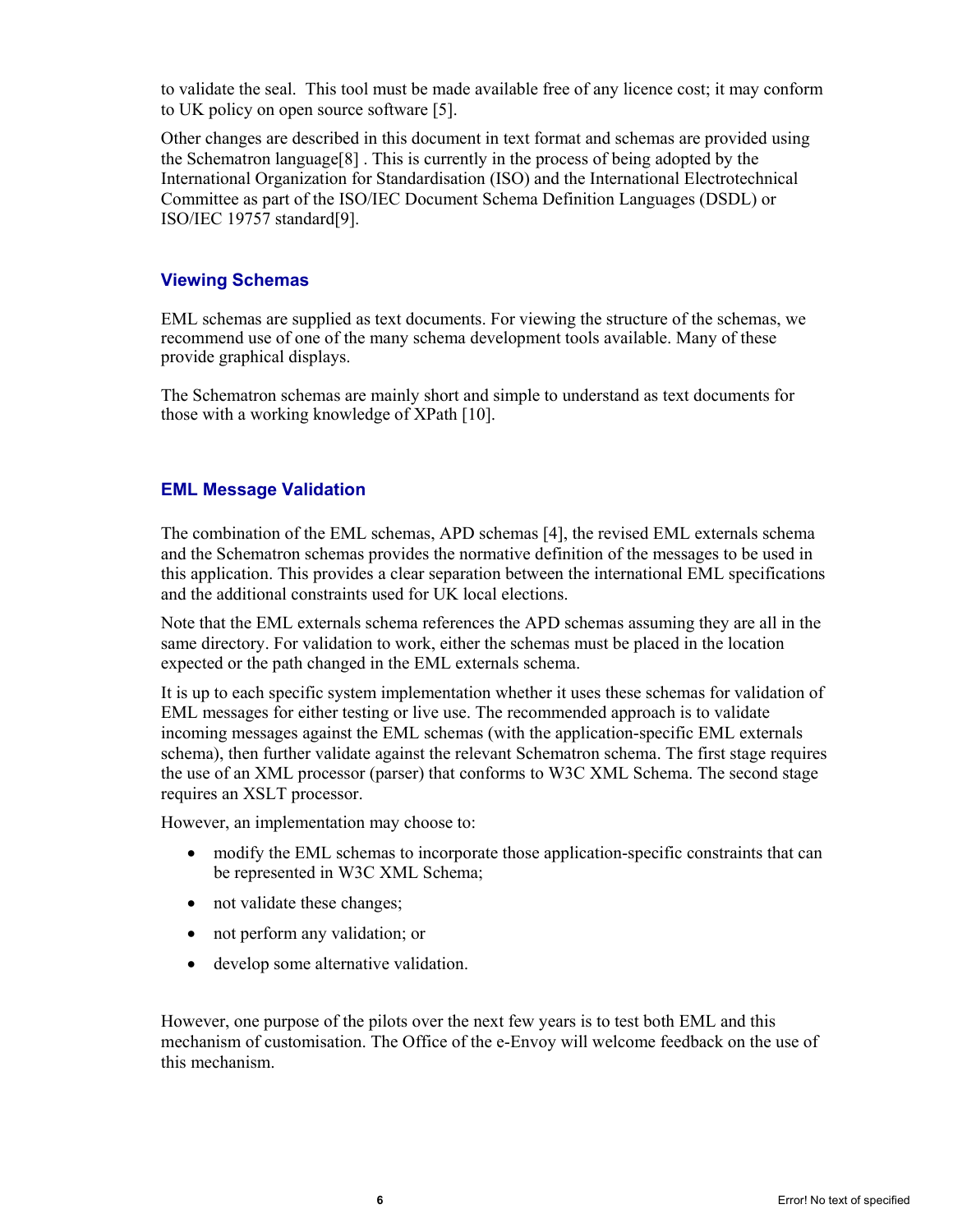# Processing Using Schematron

This section gives a short introduction to how validation can be achieved using Schematron schemas.

#### **Validation Using the Schematron Schemas**

A Schematron schema is an XML document that can be converted to XSLT using an XSLT stylesheet. There is a published stylesheet (skeleton1-5.xslt) that can be used to achieve. This produces an HTML output from the validation. For EML-UK, we prefer to create an XML file to report errors, and convert this for display as a separate process. A separate stylesheet can be produced that will create an output to the specification below. This stylesheet can import the skeleton and just over-ride those aspects where changes are required.

This stylesheet can be used once on each Schematron schema to produce the XSLT file that will be used for validating a specific message type. This stylesheet is then used to transform the incoming EML message into an error report based on the additional EML-UK constraints.

The process is shown in the diagram below.



# **Error Reporting**

The schema to be used for error reporting is:

```
<?xml version="1.0" encoding="UTF-8"?> 
<xs:schema xmlns:xs="http://www.w3.org/2001/XMLSchema" 
elementFormDefault="qualified"> 
   <xs:element name="Errors"> 
     <xs:complexType> 
       <xs:sequence> 
         <xs:element name="Error" minOccurs="0" maxOccurs="unbounded">
```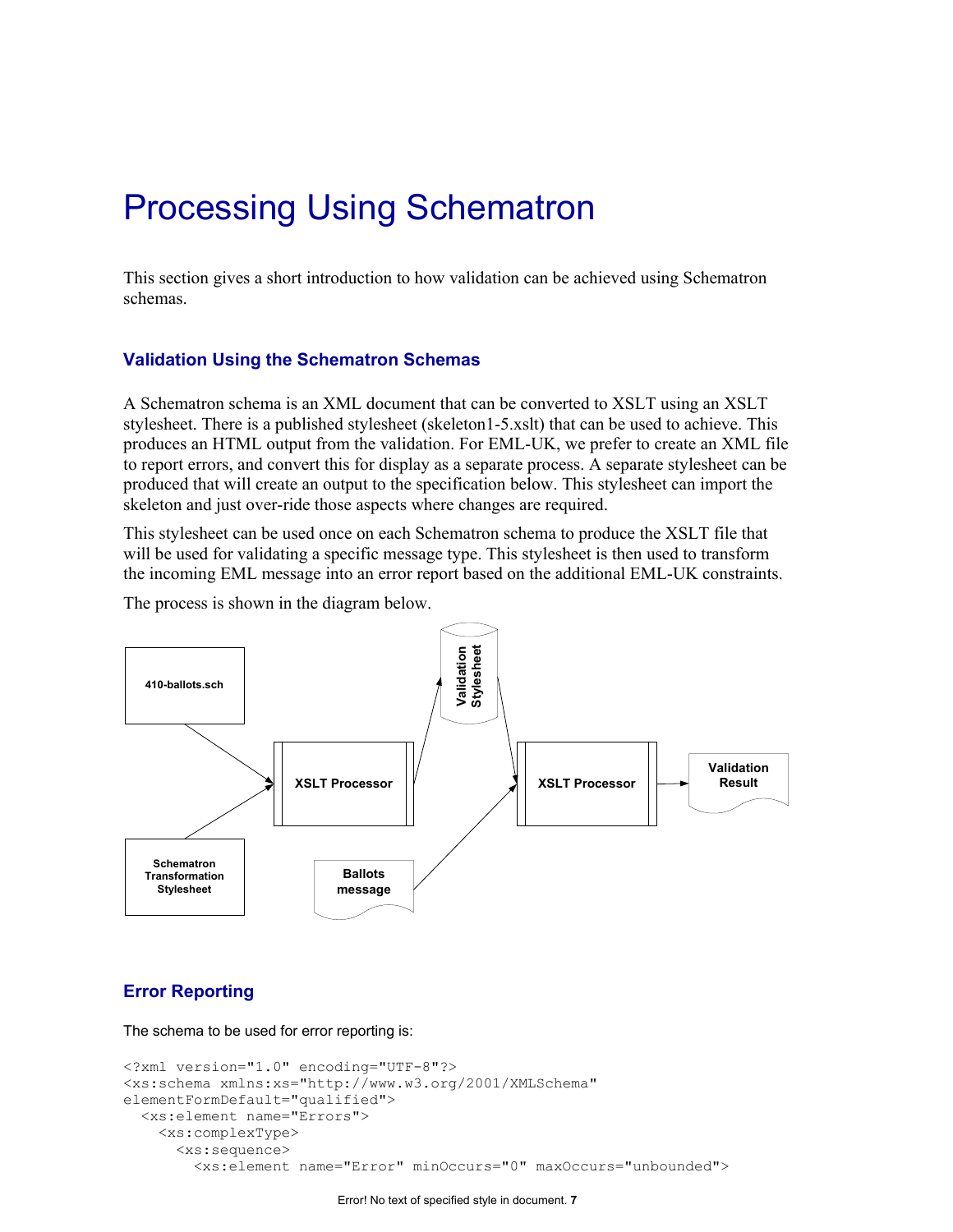```
 <xs:complexType> 
              <xs:sequence> 
                <xs:element name="Path" type="xs:string"/> 
                <xs:element name="Text" type="xs:string"/> 
              </xs:sequence> 
            </xs:complexType> 
         </xs:element> 
       </xs:sequence> 
     </xs:complexType> 
   </xs:element> 
</xs:schema>
```
The Path element contains an XPath expression and the Text element contains a description of the error.

The following is an example of an error report for a Ballots message that contains two contests, each incorrectly including the elements Rotation and MaxWriteIn.

```
<Errors> 
   <Error> 
     <Path>/EML/Ballots/Ballot/Election[1]/Contest</Path> 
     <Text>The element Rotation should not be used</Text> 
   </Error> 
   <Error> 
     <Path>/EML/Ballots/Ballot/Election[1]/Contest</Path> 
     <Text>The element MaxWriteIn should not be used</Text> 
   </Error> 
   <Error> 
     <Path>/EML/Ballots/Ballot/Election[2]/Contest</Path> 
     <Text>The element Rotation should not be used</Text> 
   </Error> 
   <Error> 
     <Path>/EML/Ballots/Ballot/Election[2]/Contest</Path> 
     <Text>The element MaxWriteIn should not be used</Text> 
   </Error>
```
</Errors>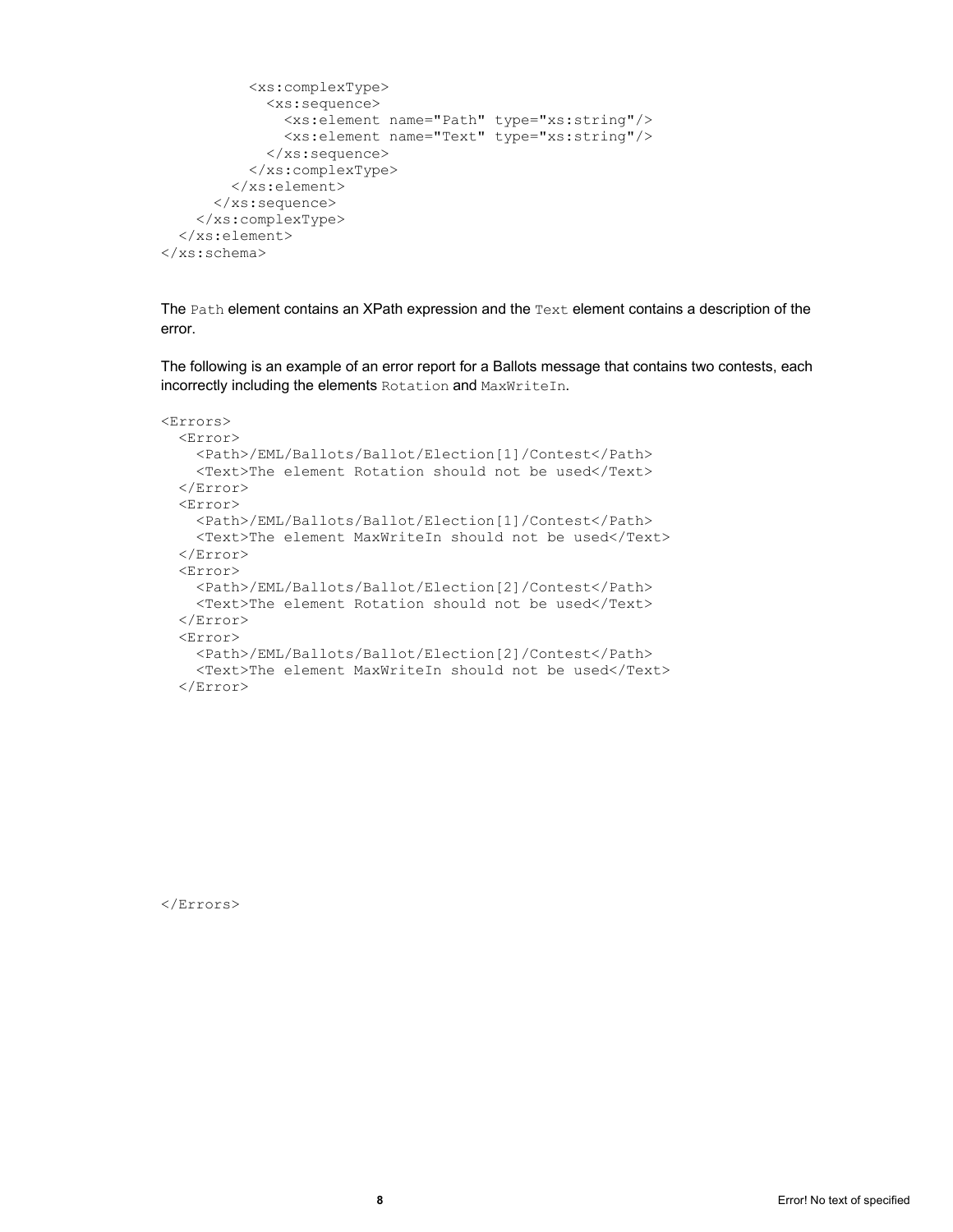# The Schema Changes

This section describes how the message specifications change for this application. It is based on EML version 2.0, and uses the element and attribute names from the schemas. Each change is described with the mechanism by which it will be implemented. These can be any of:

- recommend change to the base EML schemas because it does not cater for this circumstance;
- implement in EML externals; or
- implement using Schematron.

# **All Schemas**

| <b>Change</b>                                                                                                                           | Implementation |
|-----------------------------------------------------------------------------------------------------------------------------------------|----------------|
| The Seal must be present.                                                                                                               | Schematron     |
| Where there can be an AuditInformation, it is mandatory and must have at<br>least one ProcessingUnit. This affects 440,460,470,480,510. | Schematron     |
| Where there are ContactDetails, there must be at least one child element.                                                               | Schematron     |

# **EML Core**

# *Description of Schema Description of Changes*

| Change                                                                                                               | Implementation |
|----------------------------------------------------------------------------------------------------------------------|----------------|
| Affiliation to be changed from a string to having Name, Description<br>and Logo as children. The logo will be a URL. | change to EML  |
| Id element added to Proposer allow inclusion of Electoral roll number.                                               | change to EML  |
| New Candidate element and CandidateStructure type replace<br>CandidateName.                                          | change to EML  |
| New Agent element and AgentStructure type added.                                                                     | change to EML  |
| EventStart and EventEnd removed.                                                                                     | change to EML  |
| New DateType simple type is a union of xsd: date and xsd: dateTime.                                                  | change to EML  |
| New Gender element.                                                                                                  | change to EML  |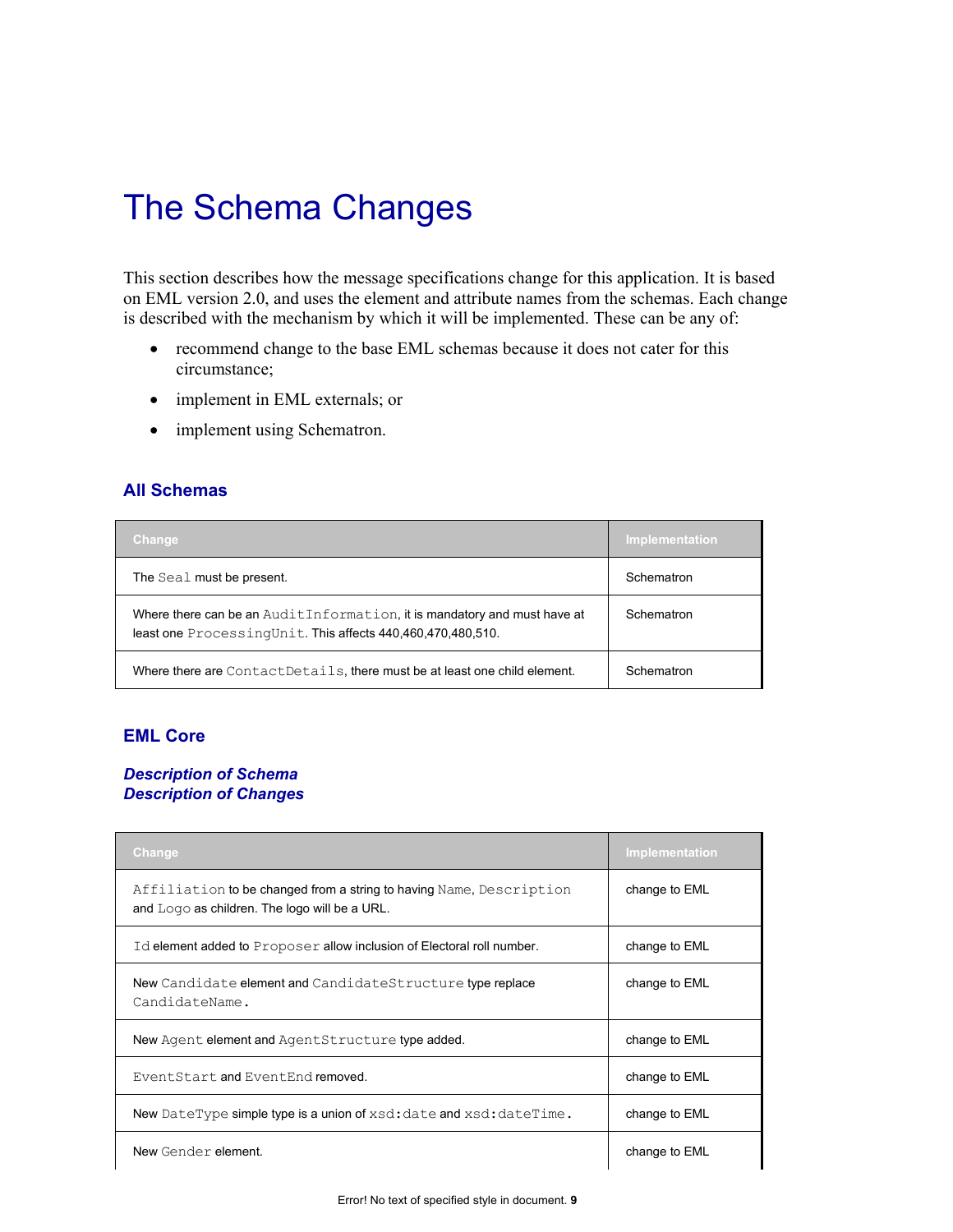| New Logo element.                                                                                                                                              | change to EML |
|----------------------------------------------------------------------------------------------------------------------------------------------------------------|---------------|
| LocationName replaced by PollingPlace with multiple levels to allow<br>Polling District, Polling Station etc.                                                  | change to EML |
| Type attribute added to Message to indicate e.g. "Eligibility message".                                                                                        | change to EML |
| ElectionEventName replaced by Event. This has two children:<br>EventName and EventOualifier. The EventOualifier allows an<br>event to be divided into regions. | change to EML |
| ProxyStructure data type added.                                                                                                                                | change to EML |
| In VoterInformationStructure, Military replaced by more general<br>Oualification.                                                                              | change to EML |
| Optional TransactionId added to EML element.                                                                                                                   | change to EML |
| Proxy added to OutgoingGenericCommunicationStructure and<br>IncomingGenericCommunicationStructure                                                              | change to EML |
| TransactionId removed from<br>OutgoingGenericCommunicationStructure and<br>IncomingGenericCommunicationStructure                                               | change to EML |
| Messages made optional in<br>IncomingGenericCommunicationsStructure and<br>OutgoingGenericCommunicationsStructure                                              | change to EML |
| Element ProxyAgrees added to Proxy                                                                                                                             | change to EML |

# **110 - Election Event**

#### *Description of Schema*

This schema is used for messages providing information about an election or set of elections. An event has a start and end date and time, a list of the languages in which information is to be available and a set of one or more elections. Each election has a set of responsible officers, the voting channels allowed for that election, a set of dates related to the election and one or more contests, each of which can have a different voting method (e.g. *first past the post* or *single transferable vote*). Some voting methods will specify the maximum and minimum numbers of votes, but if these are omitted, they default to sensible values.

#### *EML-UK Explanation and Rules*

If the responsible officer is one of those listed below, the exact spelling shown here should be used for the Responsibility element. This has not been encoded into the Schematron schema in case other areas of responsibility are needed. Feedback is invited on other values used for future inclusion.

Values for Responsibility:

- Returning Officer
- Acting Returning Officer
- Deputy Returning Officer
- Regional Returning Officer
- Local Returning Officer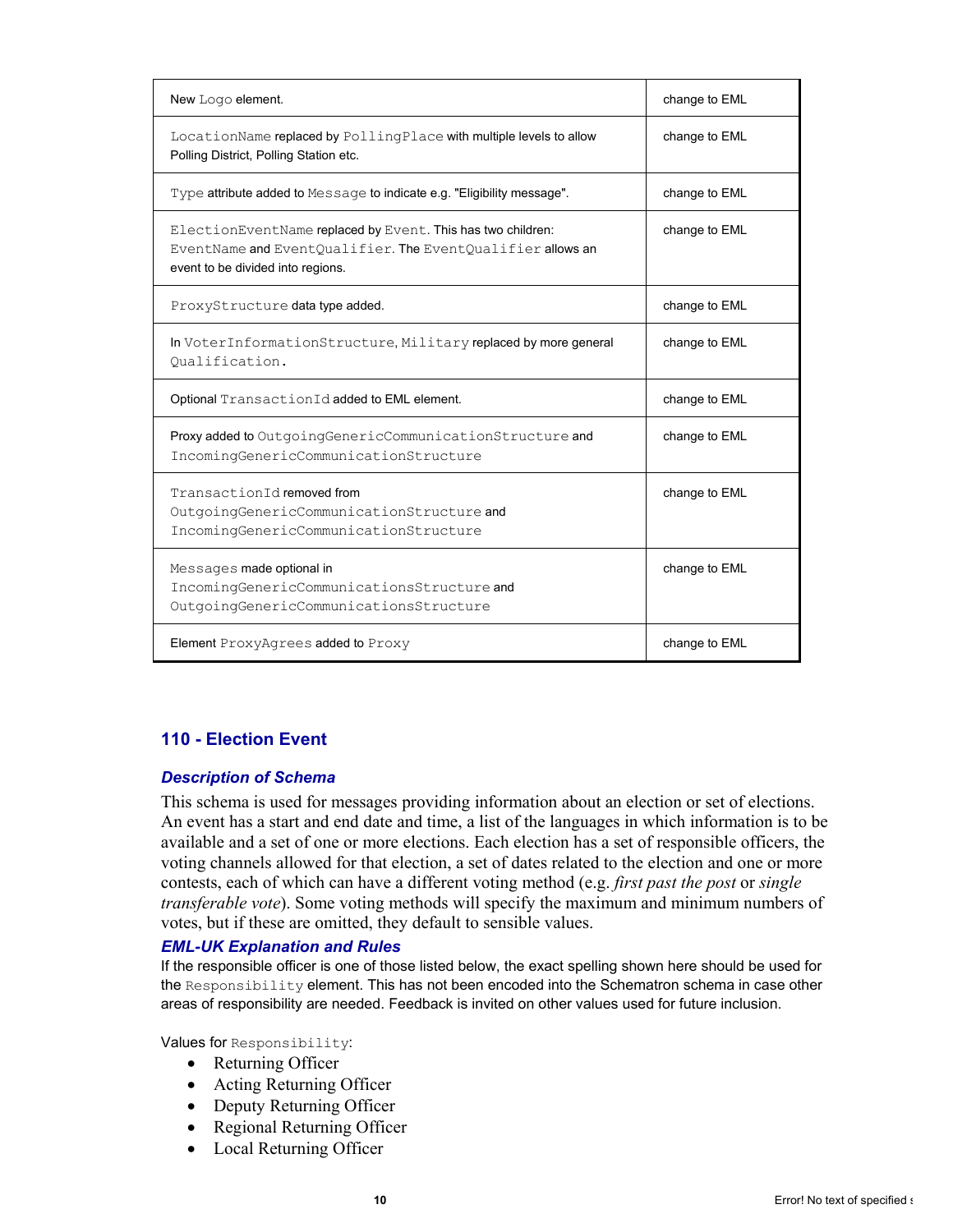There are several possible dates associated with an election. These are identified using the Date element with its Type attribute. Each date can have a start date, an end date, both or a single date. Where the date types below are used, the Type attribute should use the exact spelling shown. Feedback is invited on other values used for future inclusion.

| <b>Type</b>                              | <b>Elements Used</b> |
|------------------------------------------|----------------------|
| Notice of Election                       | End                  |
| Delivery of nomination papers            | Start, End           |
| Statement of persons nominated           | SingleDate           |
| Notice of appointment of election agents | End                  |
| Withdrawal of candidature                | End                  |
| Change to postal vote records            | End                  |
| Issue of postal ballots                  | Start, End           |
| Notice of Poll                           | SingleDate           |
| Notice of appointment of counting agents | End                  |
| Notice of appointment of polling agents  | End                  |
| Corrections to register                  | End                  |
| Requests to replace lost postal ballots  | Start, End           |
| Opening of postal votes                  | SingleDate           |
| Receipt of expenses                      | End                  |

Where Contact is used with a Type attribute, typical values for Type are "Organizing Authority" and "Request for postal vote". Feedback is invited on other values used for future inclusion.

Note - the EventName and its Id will have fixed text string values that are to be decided.

| Change                                                                                                                                                                  | Implementation |
|-------------------------------------------------------------------------------------------------------------------------------------------------------------------------|----------------|
| EventName has the value ***                                                                                                                                             | Schematron     |
| EventName/@Id has the value ***                                                                                                                                         | Schematron     |
| ElectionEventName changed to new Event element                                                                                                                          | change to EML  |
| DefaultLanguage added. This is an xlink URI to one of the languages listed.                                                                                             | change to EML  |
| Generic Date element added with a Type attribute. These can have a single date<br>or start and/or end dates. They can be either an xsd: date or a xsd: dateTime<br>type | change to EML  |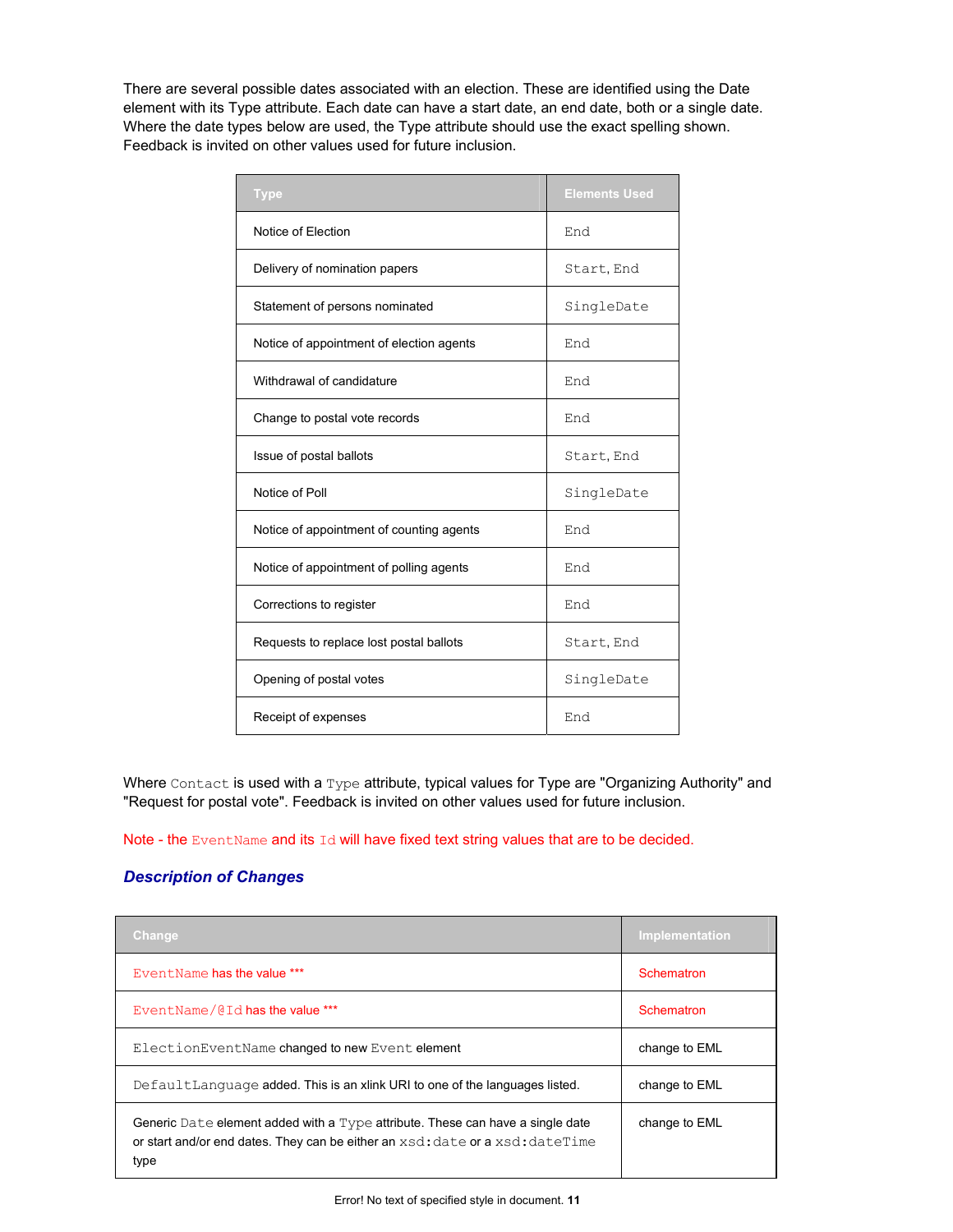| ResponsibleOfficer added with contact details                                             | change to EML |
|-------------------------------------------------------------------------------------------|---------------|
| repeatable ChannelDate added                                                              | change to EML |
| Repeatable generic Contact element added                                                  | change to EML |
| New PollingPlace element added to Contest                                                 | change to EML |
| EventStart and EventEnd replaced by new optional EventDate with Start<br>and End elements | change to EML |
| Messages element added to ElectionEvent, Election and Contest                             | change to EML |
| MinVotes made optional                                                                    | change to EML |
| Optional xsd: any added                                                                   | change to EML |

```
<?xml version="1.0"?> 
<schema xmlns="http://www.ascc.net/xml/schematron"> 
  <title>EML-UK 110-Election Event</title> 
   <ns prefix="eml" uri="urn:oasis:names:tc:evs:schema:eml"/> 
   <pattern name="EML-UK"> 
     <rule context="eml:EML"> 
      <assert test='eml:Seal'>A Seal must be present</assert> 
    \langle/rule\rangle <rule context="eml:Contact"> 
       <assert test="*">There must be at least one child of a contact 
element</assert> 
    </rule> 
   </pattern> 
</schema>
```
# **210 - Candidate Nomination**

#### *Description of Schema*

Messages conforming to this schema are used for three purposes:

- 1. nominating candidates in an election;
- 2. consenting to be nominated; or
- 3. withdrawing a nomination.

The first two of these can be combined in a single message or sent separately.

Note that the message does not cover other forms of option nomination - only human candidates.

The election and contest must be specified as well as information about the candidate and one or more proposers. The candidate must supply a name. Optionally, the candidate can provide contact information, an affiliation (e.g. a political party) and textual profiles and election statements. These two items use the MessagesStructure to allow text in multiple languages. There is also scope to add additional information defined by the election organiser.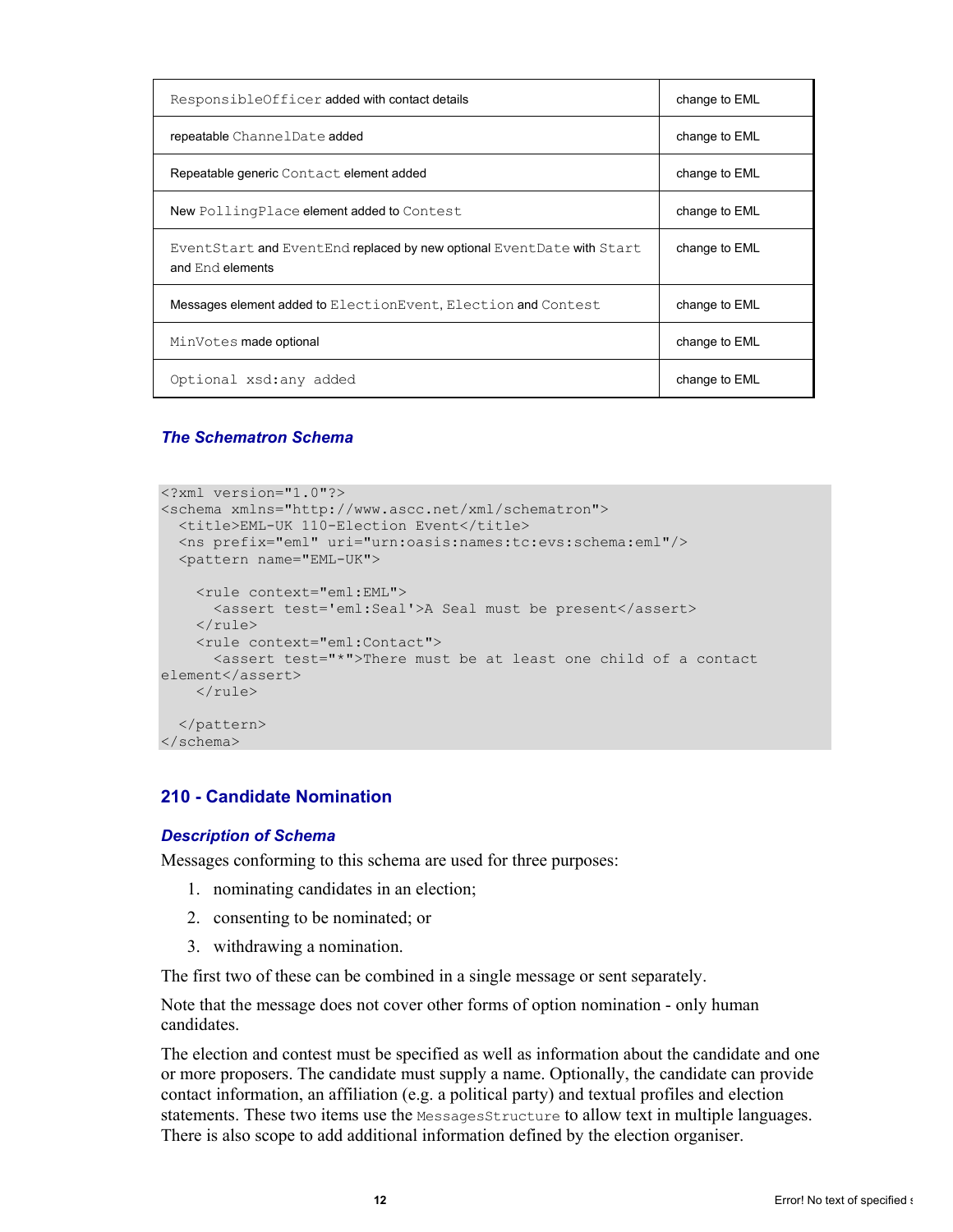The proposers use the standard proposer declaration with a mandatory name and optional contact information and job title. Again, additional information can be required.

The candidate must define the action being taken and provide scrutiny information. The scrutiny requirements indicate how the candidate has met any conditions for standing in this election. This could include indicating that a deposit has been paid or providing a reference to prove that he or she lives in the appropriate area.

Finally, there is scope to extend the schema by adding additional information to the nomination.

#### *EML-UK Explanation and Rules*

The element Proposer in the schema is used for proposer, seconder and any other sponsors. The Proposer element has a Category attribute which can take the values "primary" (proposer), "secondary" (seconder) or "other".

#### *Description of Changes*

| Change                                                                                                  | <b>Implementation</b> |
|---------------------------------------------------------------------------------------------------------|-----------------------|
| Replace existing Candidate with new definition in EML core                                              | change to EML         |
| Choice added between nomination and candidate action. Candidate action can be to<br>consent or withdraw | change to EML         |
| Final xsd: any now has max Occurs of 1                                                                  | change to EML         |
| The candidate must have a QualifyingAddress                                                             | Schematron            |
| The Affiliation (if any) must have a Logo and Description                                               | Schematron            |
| The Proposer must have a contact method                                                                 | Schematron            |
| the Proposer must have an Id mandatory with a Type of electoral rollnumber                              | Schematron            |
| The Candidate must have a Scrutiny Requriment of Type "deposit paid"                                    | Schematron            |

```
<?xml version="1.0"?> 
<schema xmlns="http://www.ascc.net/xml/schematron"> 
 <title>EML-UK 210-Nomination</title>
  <ns prefix="eml" uri="urn:oasis:names:tc:evs:schema:eml"/> 
  <ns prefix="apd" 
uri="http://www.govtalk.gov.uk/people/AddressAndPersonalDetails"/> 
   <pattern name="EML-UK"> 
    <rule context="eml:EML"> 
      <assert test='eml:Seal'>A Seal must be present</assert> 
    \langle/rule\rangle <rule context="eml:Contact"> 
      <assert test="*">There must be at least one child of a contact 
element</assert> 
    \langlerule>
     <rule context="eml:Candidate"> 
      <assert test="eml:QualifyingAddress">The candidate's qualifying 
address is mandatory</assert>
    </rule>
```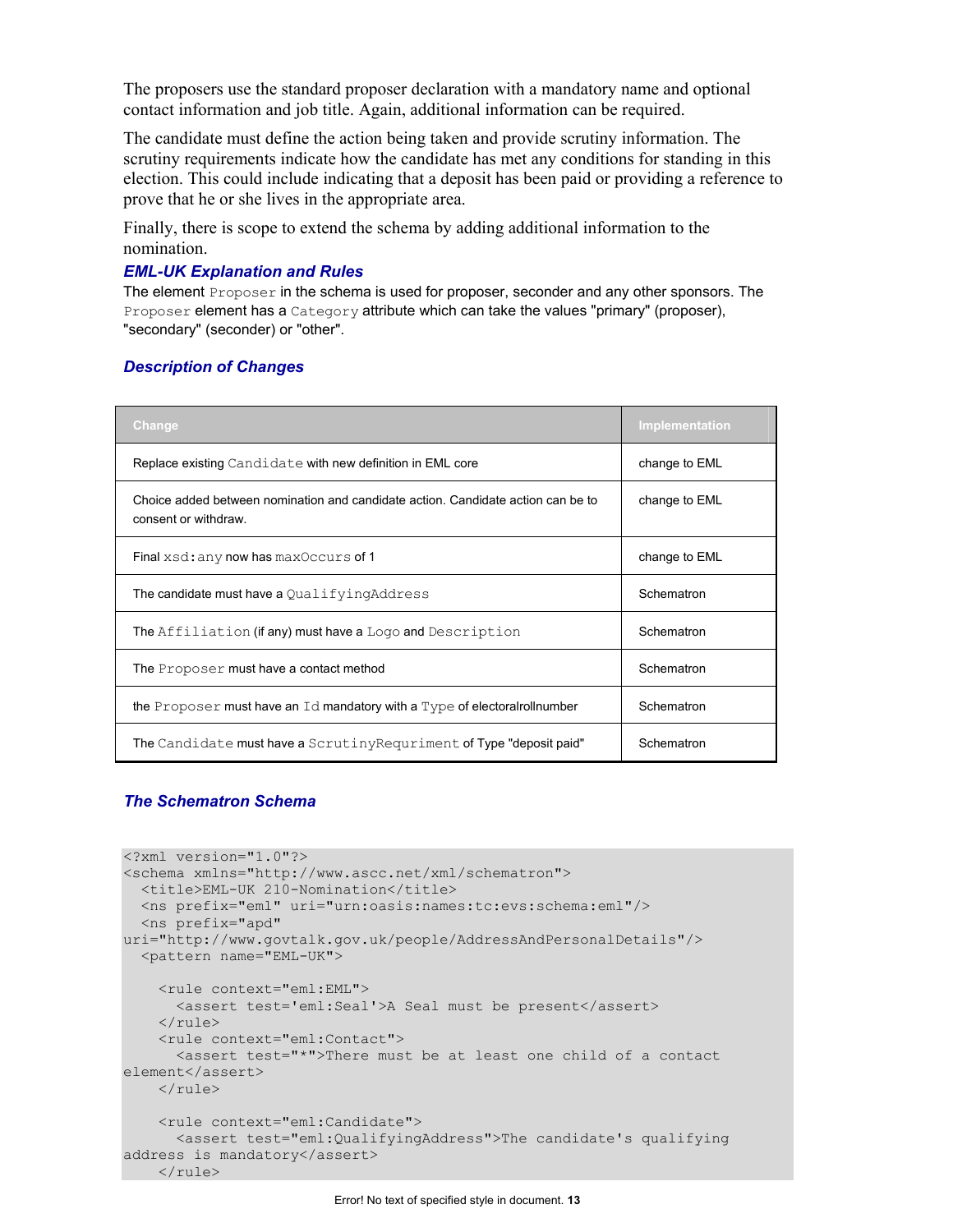```
 <rule context="eml:Affiliation"> 
       <assert test="eml:Description">The affiliation (party) description is 
mandatory</assert> 
       <assert test="eml:Logo">A URL for the affiliation (party) logo is 
mandatory</assert> 
    \langle/rule\rangle <rule context="eml:Proposer"> 
      <assert test="eml:Contact">The proposer must have a contact</assert>
       <assert test="eml:Id[@Type='electoral roll number']">The proposer must 
have an electoral roll number</assert>
    \langle/rule\rangle <rule context="eml:ScrutinyRequirements"> 
       <assert test="eml:ScrutinyRequirement[@Type='deposit paid']">The 
candidate must indicate whether they have paid their deposit</assert>
    \langle/rule>
   </pattern> 
</schema>
```
#### **220 - Response to Nomination**

#### *Description of Schema*

This message is sent from the election organiser to the candidate to say whether the nomination has been accepted. Along with the acceptance information and the basic information of election, contest and candidate names, the candidates contact details and affiliation can be included and a remark explaining the decision.

| Change                                              | Implementation |
|-----------------------------------------------------|----------------|
| CandidateName replaced by new Candidate element     | change to EML  |
| Final xsd: any now has max Occurs of 1              | change to EML  |
| CandidateAddress is mandatory                       | Schematron     |
| Candidate/Contact is mandatory                      | Schematron     |
| Remark is required if the value of Accepted is 'no' | Schematron     |

```
<?xml version="1.0"?> 
<schema xmlns="http://www.ascc.net/xml/schematron"> 
   <title>EML-UK 220-Nomination Response</title> 
   <ns prefix="eml" uri="urn:oasis:names:tc:evs:schema:eml"/> 
   <pattern name="EML-UK"> 
     <rule context="eml:EML"> 
       <assert test='eml:Seal'>A Seal must be present</assert> 
    \langlerule\rangle <rule context="eml:Contact"> 
       <assert test="*">There must be at least one child of a contact 
element</assert> 
    \langle/rule>
     <rule context="eml:Candidate"> 
       <assert test="eml:QualifyingAddress">The qualifying address is 
required</assert> 
       <assert test="eml:Contact">The candidate must have a contact</assert>
```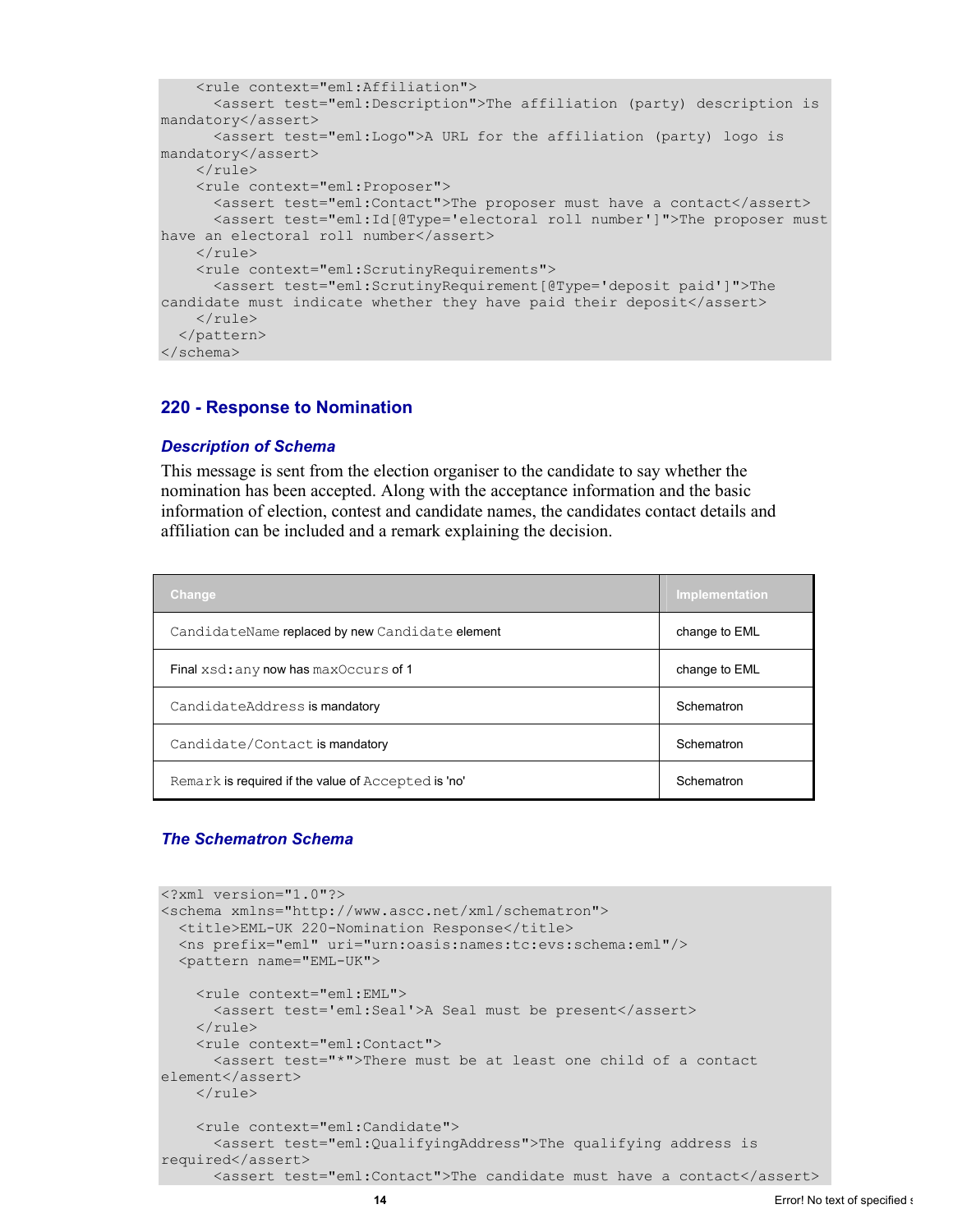```
\langle/rule\rangle <rule context="eml:NominationResponse[eml:Accepted='no']"> 
       <assert test="eml:Remark">A reason for rejection is required in the 
Remark element</assert> 
    \langle/rule\rangle </pattern> 
</schema>
```
# **230 - Candidate List**

#### *Description of Schema*

This schema is used for messages transferring candidate lists for specified contests. It has the election event name, contest name (with its ID), optionally a contest description and then a list of candidates, each with a name, address, optional affiliation and other useful data.

#### *Description of Changes*

| <b>Change</b>                                                                  | Implementation |
|--------------------------------------------------------------------------------|----------------|
| Allow multiple contests                                                        | change to EML  |
| CandidateName changed to more descriptive Candidate element (added to<br>core) | change to EML  |
| Optional xsd: any added to CandidateList and Contest elements                  | change to EML  |
| Make Description mandatory where there is an Affiliation                       | Schematron     |
| The Candidate must have a Qualifying Address                                   | Schematron     |

```
<?xml version="1.0"?> 
<schema xmlns="http://www.ascc.net/xml/schematron"> 
   <title>EML-UK 230-Candidate List</title> 
   <ns prefix="eml" uri="urn:oasis:names:tc:evs:schema:eml"/> 
  <ns prefix="apd" 
uri="http://www.govtalk.gov.uk/people/AddressAndPersonalDetails"/> 
   <pattern name="EML-UK"> 
     <rule context="eml:EML"> 
       <assert test='eml:Seal'>A Seal must be present</assert> 
    \langle/rule\rangle <rule context="eml:Contact"> 
       <assert test="*">There must be at least one child of a contact 
element</assert> 
     </rule> 
     <rule context="eml:Affiliation"> 
       <assert test="Description">The affiliation must have a 
description</assert> 
    </rule> 
     <rule context="eml:Candidate"> 
       <assert test="QualifyingAddress">The candidate must have a qualifying 
address</assert> 
     </rule> 
   </pattern> 
</schema>
```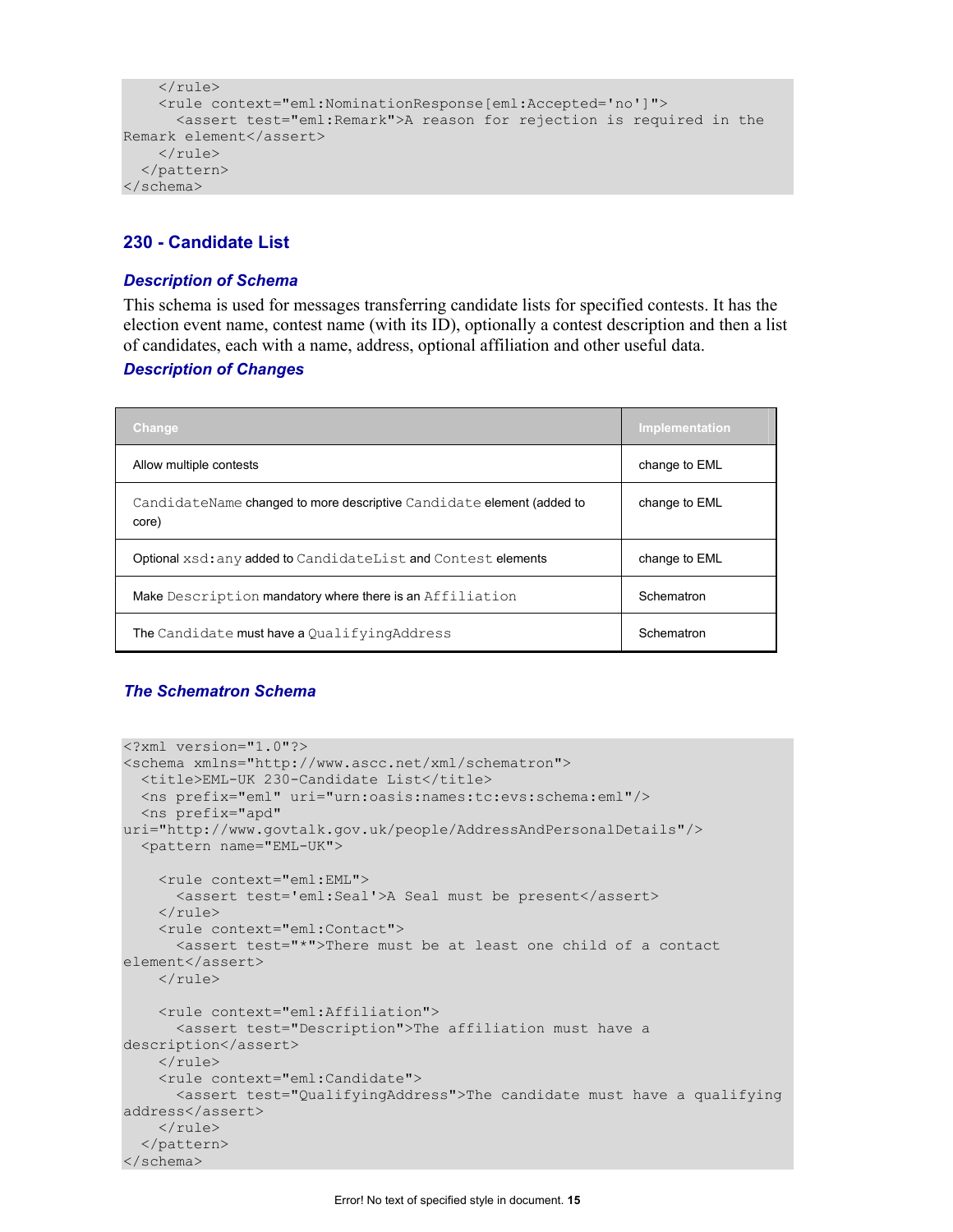# **310 - Voter Registration**

#### *Description of Schema*

This schema is used for messages registering voters. It uses the

VoterIdentificationStructure from the EML core, with the exception that no VToken or VTokenQualified is allowed. The VoterInformationStructure is used unchanged. Prooof of ID can be provided, as can information about a proxy. The  $\text{CheckBox}$  element with its  $\text{Type}$ attribute allows binary information such as whether the voter's entry on the electoral register can be sold, or whether the voter wants to participate in the count.

There is the facility for the transmission channel (for example a trusted web site) to add the time of transmission.

This schema allows any additional data to be added to the message for appropriate local extensions.

#### *EML-UK Explanation and Rules*

For the UK, the Qualifier element of VoterInformation is expected to have one of the following values:

- Crown Servant
- EU Servant
- Lord
- 69/70
- Overseas

These text strings should be used as shown here where appropriate. Feedback is invited on other values found to be necessary.

| Change                                                                                     | Implementation |
|--------------------------------------------------------------------------------------------|----------------|
| VoterRegistrationStructure added as a global data type to allow<br>restriction elsewhere   | change to EML  |
| VoterInformation made optional                                                             | change to EML  |
| Proxy added to Voter                                                                       | change to EML  |
| CheckBox element added with Type attribute and values "yes" or "no"                        | change to EML  |
| xsd: any added to Voter                                                                    | change to EML  |
| Affiliation is not used                                                                    | Schematron     |
| Ethnicity is not used                                                                      | Schematron     |
| ElectoralAddress is mandatory                                                              | Schematron     |
| VoterName must be present                                                                  | Schematron     |
| The $Id$ element of $Voter$ must be present and have the $Type$ "electoral<br>roll number" | Schematron     |
| There must be a Type value of a CheckBox that is "include in sale of electoral roll"       | Schematron     |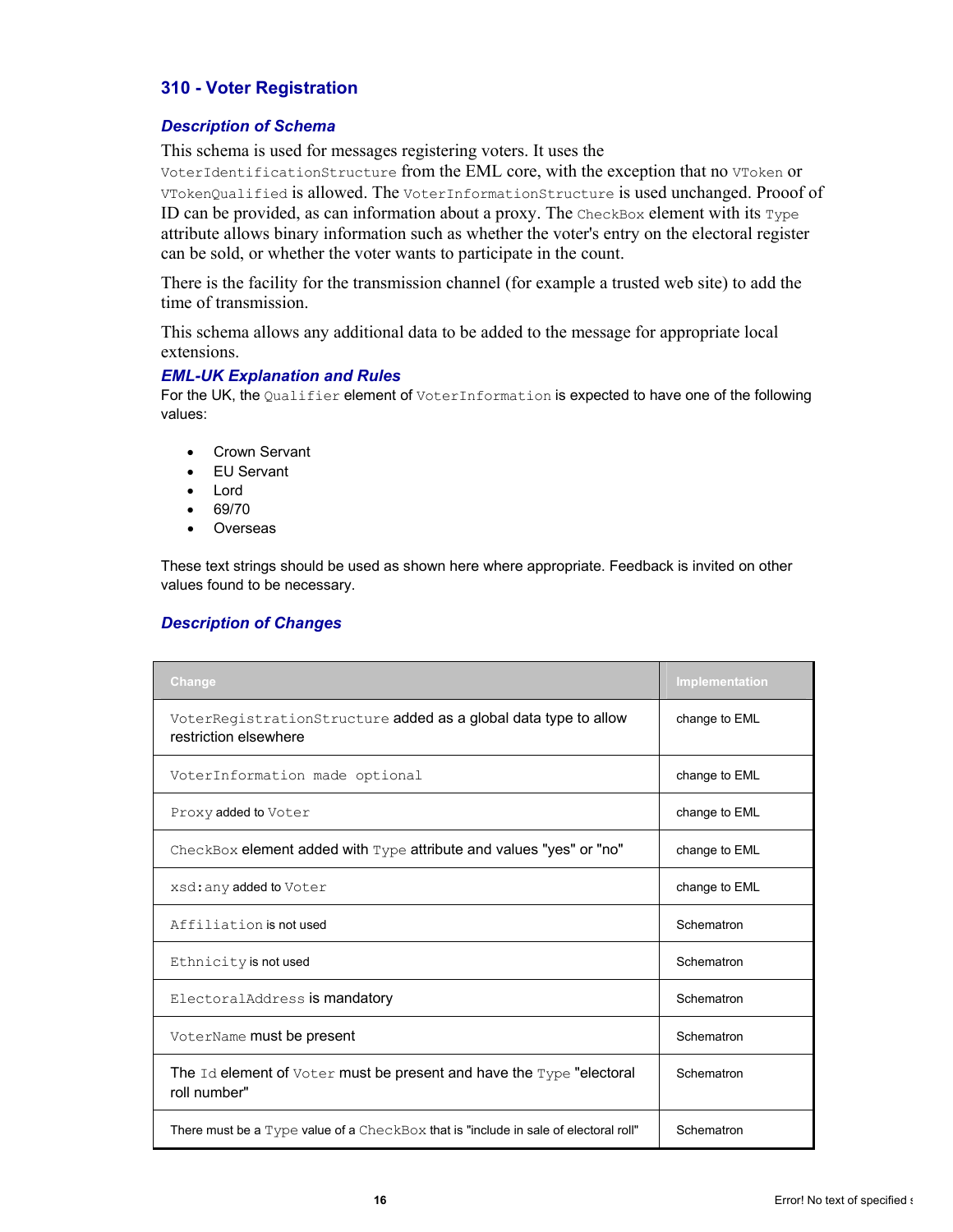```
<?xml version="1.0"?> 
<schema xmlns="http://www.ascc.net/xml/schematron"> 
   <title>EML-UK 310-Voter Registration</title> 
   <ns prefix="eml" uri="urn:oasis:names:tc:evs:schema:eml"/> 
  <ns prefix="apd" 
uri="http://www.govtalk.gov.uk/people/AddressAndPersonalDetails"/> 
   <pattern name="EML-UK"> 
     <rule context="eml:EML"> 
       <assert test='eml:Seal'>A Seal must be present</assert> 
    \langle/rule>
     <rule context="eml:Contact"> 
       <assert test="*">There must be at least one child of a contact 
element</assert> 
    \langle/rule\rangle <rule context="eml:VoterInformation"> 
       <report test="eml:Affiliation">Affiliation is not used</report> 
       <report test="eml:Ethnicity">Ethnicity is not used</report> 
    \langlerule\rangle <rule context="eml:VoterIdentification"> 
      <assert test="eml:VoterName">VoterName is mandatory</assert>
       <assert test="eml:ElectoralAddress">ElectoralAddress is 
mandatory</assert> 
       <assert test="eml:Id[@Type='electoral roll number']">The Id element of 
Voter must be present and have the Type "electoral roll number"</assert>
    \langlerule\rangle <rule context="eml:Voter"> 
       <assert test="eml:CheckBox[@Type='include in sale of electoral 
roll']">There must be a CheckBox with a type of "include in sale of 
electoral roll"</assert> 
    \langle/rule\rangle </pattern> 
</schema>
```
# **320 - Inter Database**

#### *Description of Schema*

This schema is used for messages requesting services from other electoral list databases. This can, for example, be used to de-dupe databases. The schema is in two parts, so a message will be either a request or a response.

A request starts with an Action code to identify the request being made. The ActionDateTime is used to specify when the action should be carried out. The Source and Destination are used as identifiers (either string or URI) and then there is an optional list of voters. The message can also be extended through the xsd:any element.

A response has a similar structure. It could be that the  $Action code$  is no longer required, so this is now optional. The TransactionID must match that given in the request. The Result is either a binary Success flag or a remark or both. Again, there is a date and time, but in this case it is the date and time at which the action took place.

| Change                                                | ′ Implementation ∶ |
|-------------------------------------------------------|--------------------|
| TransactionId removed as now part of the EML element. | change to EML      |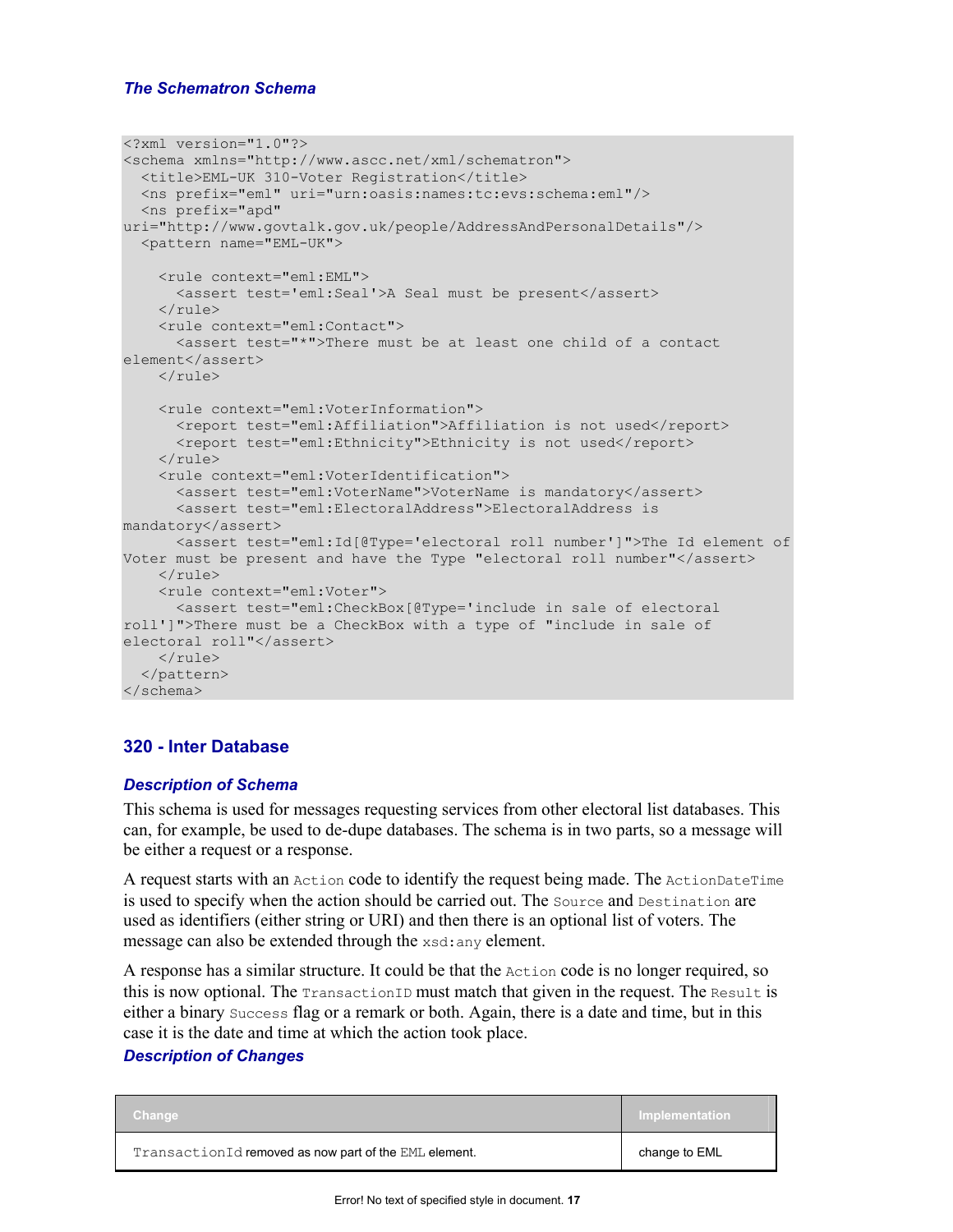```
<?xml version="1.0"?> 
<schema xmlns="http://www.ascc.net/xml/schematron"> 
   <title>EML-UK 320-Inter DB</title> 
  <ns prefix="eml" uri="urn:oasis:names:tc:evs:schema:eml"/> 
  <ns prefix="apd" 
uri="http://www.govtalk.gov.uk/people/AddressAndPersonalDetails"/> 
   <pattern name="EML-UK"> 
     <rule context="eml:EML"> 
       <assert test='eml:Seal'>A Seal must be present</assert> 
    \langle/rule\rangle <rule context="eml:Contact"> 
       <assert test="*">There must be at least one child of a contact 
element</assert> 
    \langle/rule\rangle </pattern> 
</schema>
```
# **330 - Election List**

#### *Description of Schema*

This schema is used for messages communicating the list of eligible voters for an election event or election within the event. This choice is allowed as frequently the same population will be able to vote at all elections within an event, but on other occasions the elections will have different lists.

One choice is therefore to send in one message a sequence of the election event name and ID, followed by an election rule ID and a list of voter registrations. The election rule indicates which voters in the register will be able to vote in this election event.

The other choice is to indicate the election, and optionally an individual contest, to which the voter list applies.

Partial lists are allowed through the use of the Qualifier element. So, for example, a list of postal voters can be produced. Any voter can have a Blocked element set against them with an optional Reason and Channel. This allows a list to be produced for a polling place indicating those that have already voted by another means or who have registered for a postal vote.

| <b>Change</b>                                              | <b>Implementation</b> |
|------------------------------------------------------------|-----------------------|
| New Qualifier element with Channel and Comment as children | change to EML         |
| ElectionEventName replaced by new Event element            | change to EML         |
| PollingPlace added as child of ElectionList                | change to EML         |
| Blocked element added with Reason and Channel attributes.  | change to EML         |
| VoterInformation made optional                             | change to EML         |
| xsd:any added                                              | change to EML         |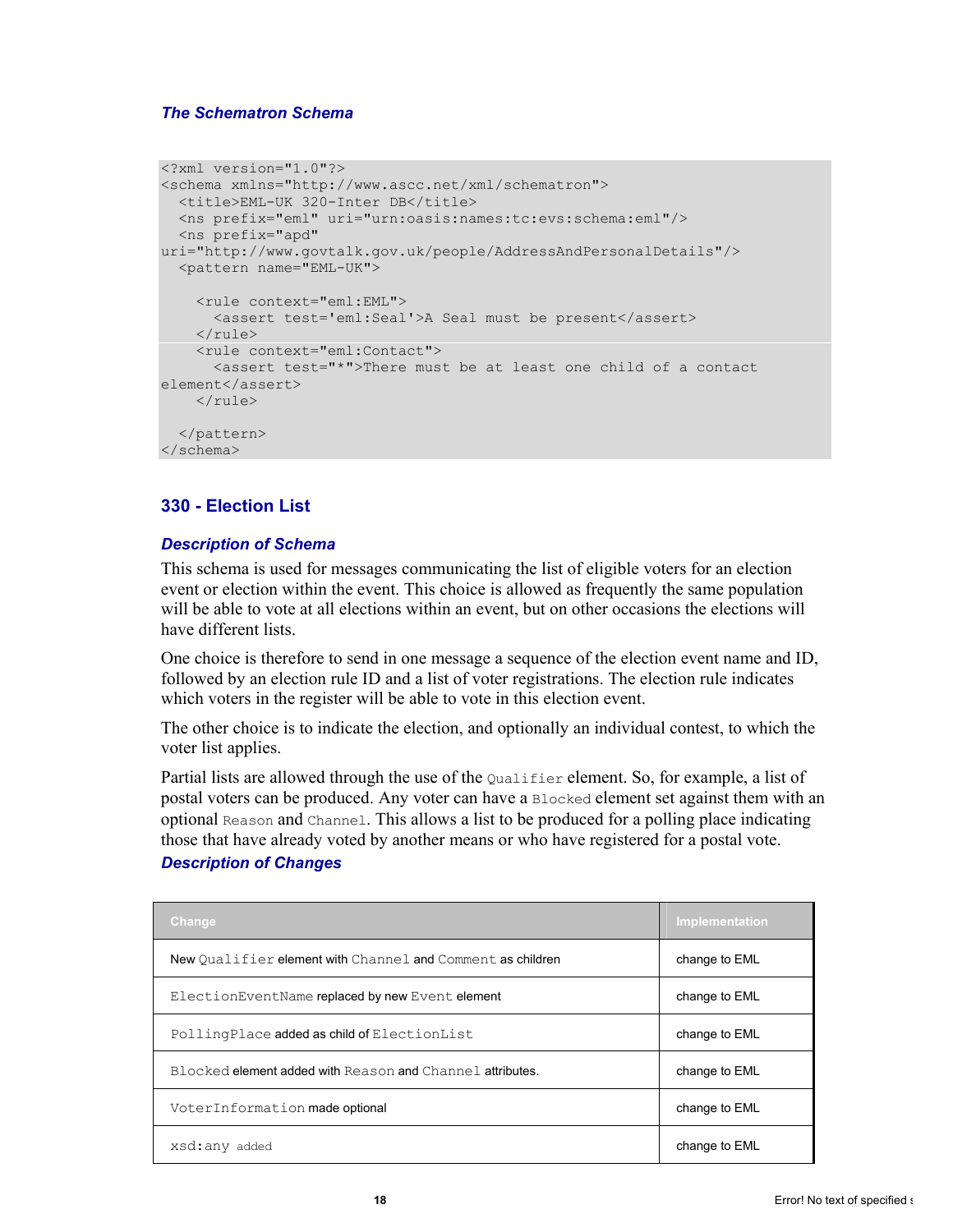| ContestName must be present.                                           | Schematron |
|------------------------------------------------------------------------|------------|
| ElectionList must have an Election child                               | Schematron |
| Reason attribute of Blocked is mandatory if value of Blocked is "yes". | Schematron |
| Id Type attribute must have the value "electoral roll number"          | Schematron |

```
<?xml version="1.0"?> 
<schema xmlns="http://www.ascc.net/xml/schematron"> 
   <title>EML-UK 330-Election List</title> 
   <ns prefix="eml" uri="urn:oasis:names:tc:evs:schema:eml"/> 
  <ns prefix="apd" 
uri="http://www.govtalk.gov.uk/people/AddressAndPersonalDetails"/> 
   <pattern name="EML-UK"> 
     <rule context="eml:EML"> 
       <assert test='eml:Seal'>A Seal must be present</assert> 
    \langlerule>
     <rule context="eml:Contact"> 
       <assert test="*">There must be at least one child of a contact 
element</assert>
    \langlerule>
     <rule context="eml:ElectionList"> 
       <assert test="eml:Election">The ElectionList must have an Election 
child</assert> 
    \langlerule\rangle <rule context="eml:Election"> 
       <assert test="eml:ContestName">The contest name is mandatory</assert> 
    \langlerule\rangle <rule context="eml:Blocked[.='yes']"> 
       <assert test="@Reason">The reason attribute is mandatory if 
Blocked='yes'</assert> 
    \langlerule\rangle <rule context="eml:VoterIdentification"> 
      \zeta <assert test="count(eml:Id)='1'">Only one Id element is allowed in the
VoterIdentification</assert> 
       <assert test="eml:Id[@Type='electoral roll number']">The Id Type must 
be 'electoral roll number'</assert>
    \langlerule>
   </pattern> 
</schema>
```
# **340 - Polling Information**

# *Description of Schema*

The polling information messages defined by this schema are sent to voters to provide them with details of how to vote. It can also be sent to a distributor, so multiple sets of information are allowed.

One set of polling information may be sent to each voter for any election event, so the election event name is included. Some information about the voter may be included, for example to print on a polling card.

The ElectionRuleId can be included, and contact information for the benefit of a distributor.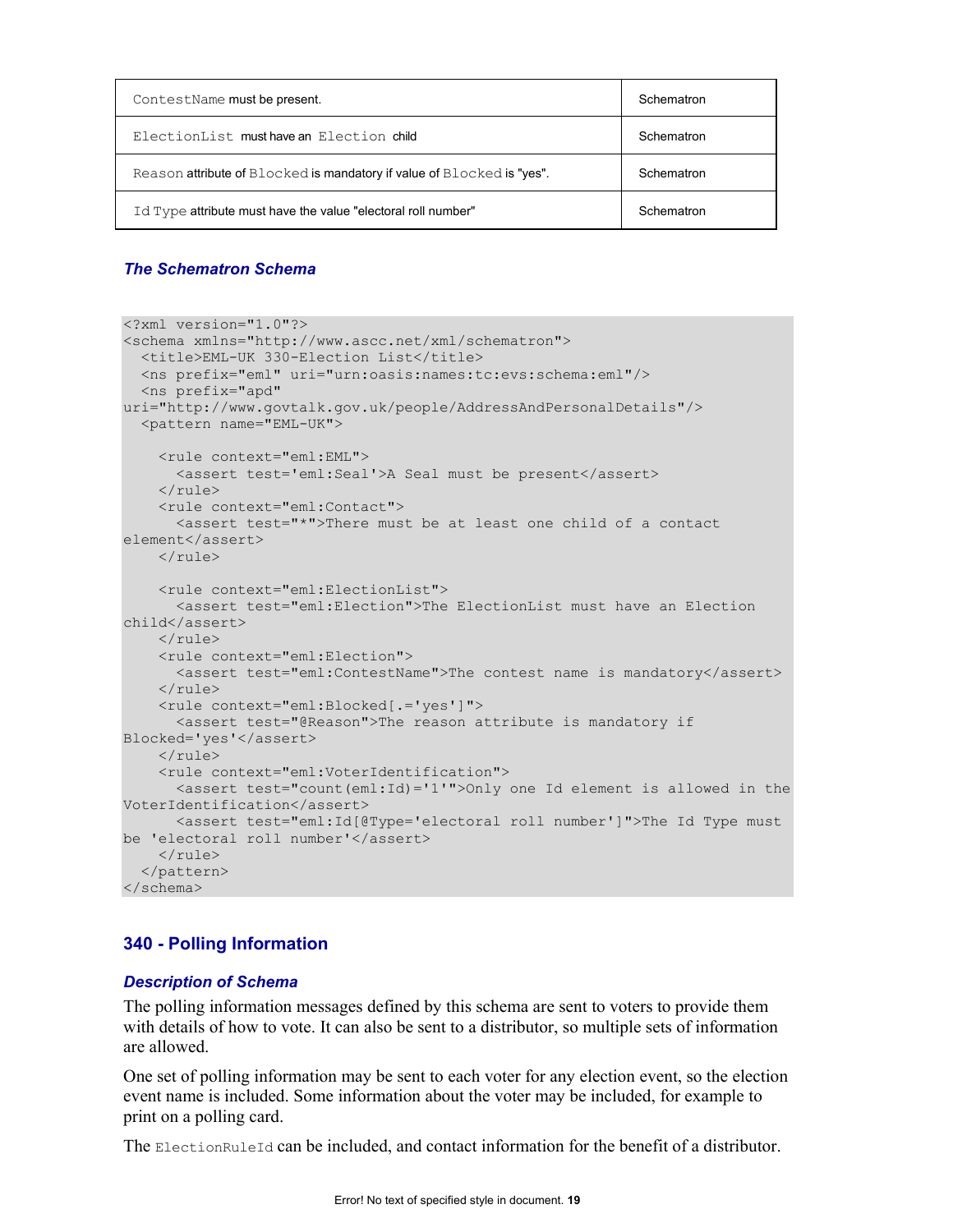Information about the elections and contests is included for the benefit of the voter. For each voting channel, this includes where to vote (which could be a polling station, URL for Internet voting, phone number for SMS voting etc) and the times that votes can be placed. Use of the DisplayOrder attribute on these allows the display or printing of information to be tailored from within the XML message.

#### *Description of Changes*

| <b>Change</b>                                                                                                                                                                            | Implementation |
|------------------------------------------------------------------------------------------------------------------------------------------------------------------------------------------|----------------|
| Voting Period moved from being a child of Polling to being a child of<br>VotingInformation. This allows different voting periods for different channels.<br>DisplayOrder attribute aded. | change to EML  |
| ElectionEventName replaced by new Event element                                                                                                                                          | change to EML  |
| Location replaced by new PollingPlace element                                                                                                                                            | change to EML  |
| Voter Id, Name and MailingAddress are all mandatory.                                                                                                                                     | Schematron     |
| The voter Id must be an "electoral roll number"                                                                                                                                          | Schematron     |

# *The Schematron Schema*

```
<?xml version="1.0"?> 
<schema xmlns="http://www.ascc.net/xml/schematron"> 
   <title>EML-UK 340-Polling Information</title> 
   <ns prefix="eml" uri="urn:oasis:names:tc:evs:schema:eml"/> 
   <ns prefix="apd" 
uri="http://www.govtalk.gov.uk/people/AddressAndPersonalDetails"/> 
   <pattern name="EML-UK"> 
     <rule context="eml:EML"> 
       <assert test='eml:Seal'>A Seal must be present</assert> 
    \langlerule\rangle <rule context="eml:Contact"> 
       <assert test="*">There must be at least one child of a contact 
element</assert> 
    \langlerule>
     <rule context="eml:Voter"> 
      <assert test="eml:VoterName">The voter's name is mandatory</assert>
       <assert test="eml:Id[@Type='electoral roll number']">The voter's Id is 
mandatory and must be an electoral roll number</assert>
    \langlerule\rangle <rule context="eml:Polling"> 
       <assert test="eml:Contact/eml:MailingAddress">The mailing address is 
mandatory</assert> 
     </rule> 
   </pattern> 
</schema>
```
# **350a - Outgoing Generic Communication**

# *Description of Schema*

This schema provides a common structure for incoming communications. Individual message types can be designed based on extensions of this schema.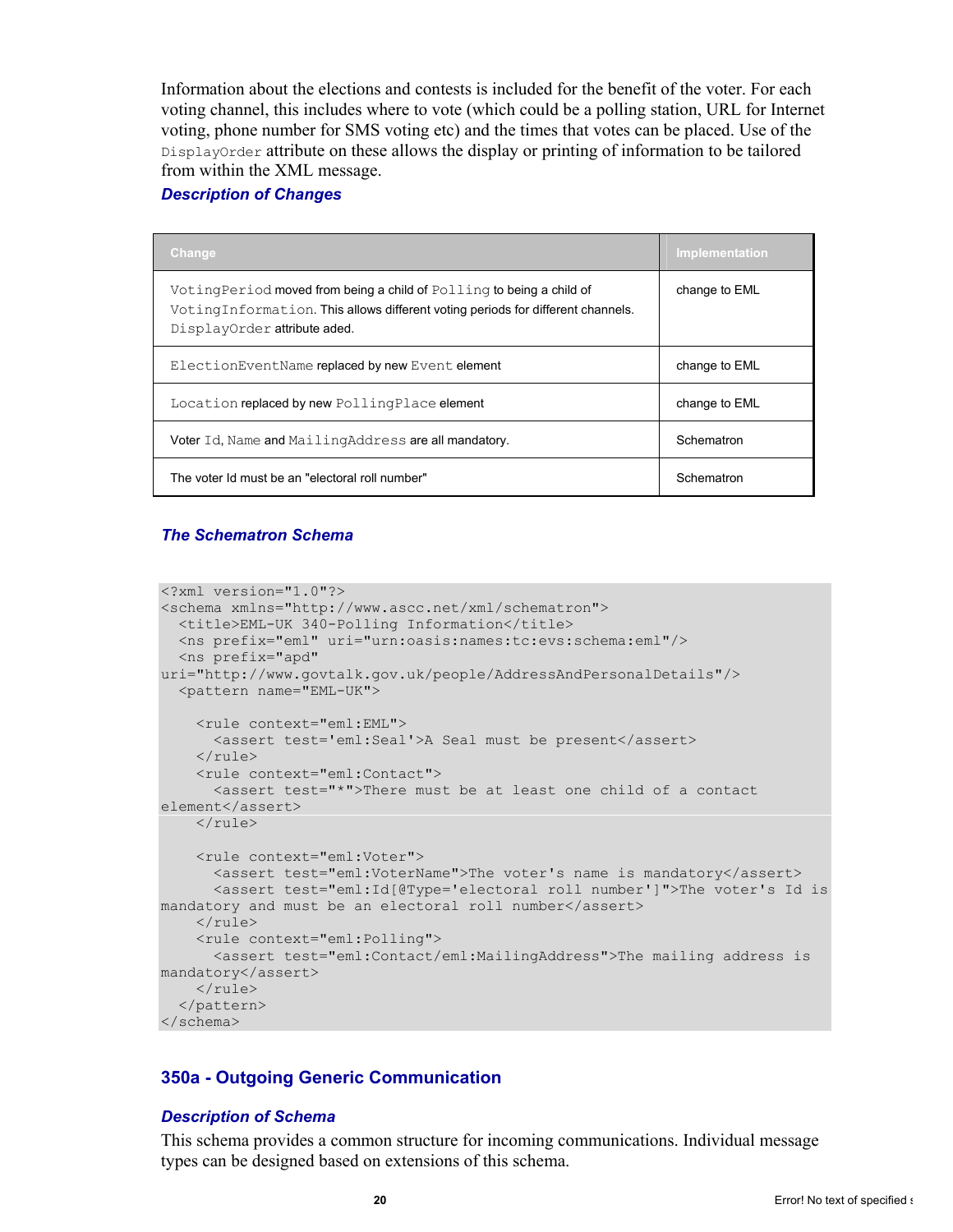The voter must always provide a name and might provide one or more identifiers. These are shown as a restriction of the VoterIdentificationStructure. Contact details are also required, and it is expected that at least one of the allowed contact methods will be included. Inclusion of proxy information is optional.

The names of the election event, election and contest are optional. There is then an element in which a message can be placed in any of several different formats according to the channel being used.

# *Description of Changes*

| Change                  | Implementation |
|-------------------------|----------------|
| xsd: any made optional. | change to EML  |

# *The Schematron Schema*

```
<?xml version="1.0"?> 
<schema xmlns="http://www.ascc.net/xml/schematron"> 
   <title>EML-UK 350-Outgoing and Incoming Generic Communications</title> 
   <ns prefix="eml" uri="urn:oasis:names:tc:evs:schema:eml"/> 
  <ns prefix="apd" 
uri="http://www.govtalk.gov.uk/people/AddressAndPersonalDetails"/> 
   <pattern name="EML-UK"> 
     <rule context="eml:EML"> 
       <assert test='eml:Seal'>A Seal must be present</assert> 
    \langlerule\rangle <rule context="eml:Contact"> 
       <assert test="*">There must be at least one child of a contact 
element</assert> 
    \langlerule>
</schema>
```
# **350b - Incoming Generic Communication**

This schema provides a common structure for outgoing communications. Individual message types can be designed based on extensions of this schema.

The voter's name must be provided and there can be one or more identifiers. These are shown as a restriction of the VoterIdentificationStructure. Contact details are also required, and it is expected that at least one of the allowed contact methods will be included. Inclusion of proxy information is optional.

The names of the election event, election and contest are optional. There is then an element in which a message can be placed in any of several different formats according to the channel being used.

| Change                  | Implementation |
|-------------------------|----------------|
| xsd: any made optional. | change to EML  |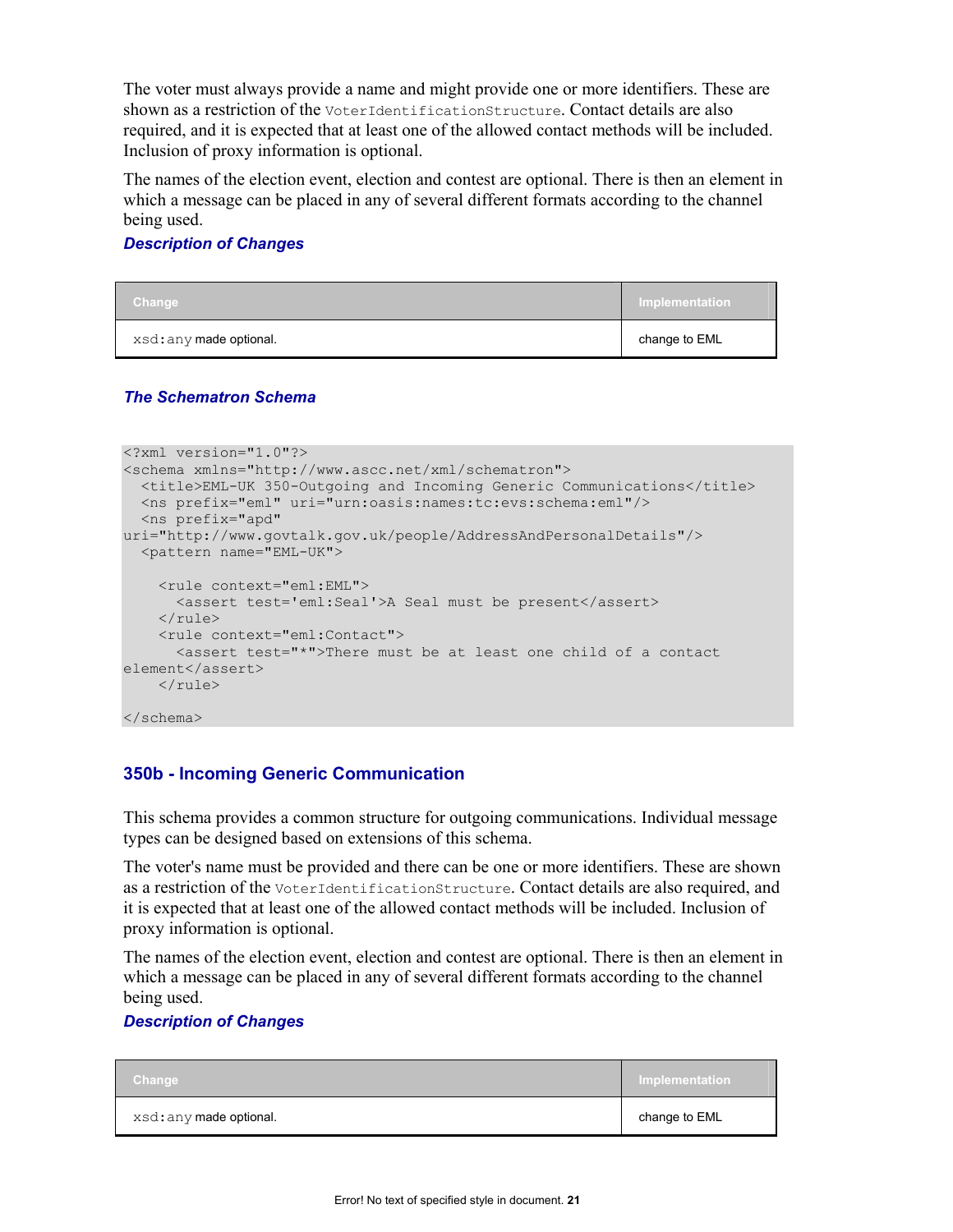This is the same as 350a.

# **360a - Outgoing Channel Options**

#### *Description of Schema*

This schema is used for messages offering a set of voting channels to the voter. It is an extension of schema 350a. A message conforming to this schema will include a list of allowed channels for a specific election event or election within the event.

#### *Description of Changes*

| Change                  | Implementation |
|-------------------------|----------------|
| xsd: any made optional. | change to EML  |

#### *The Schematron Schema*

```
<?xml version="1.0"?> 
<schema xmlns="http://www.ascc.net/xml/schematron"> 
   <title>EML-UK 360-Channel Options</title> 
   <ns prefix="eml" uri="urn:oasis:names:tc:evs:schema:eml"/> 
  <ns prefix="apd" 
uri="http://www.govtalk.gov.uk/people/AddressAndPersonalDetails"/> 
   <pattern name="EML-UK"> 
     <rule context="eml:EML"> 
      <assert test='eml:Seal'>A Seal must be present</assert> 
    \langlerule\rangle <rule context="eml:Contact"> 
       <assert test="*">There must be at least one child of a contact 
element</assert>
    \langle/rule>
</schema>
```
#### **360b - Incoming Channel Options**

#### *Description of Schema*

This schema is are used for messages indicating a preferred channel. It may be sent in response to 360a or as an unsolicited message if this is supported within the relevant jurisdiction.

It is an extension of schema 350b, and indicates single preferred voting channel.

| Change                  | Implementation |
|-------------------------|----------------|
| Optional Proxy added    | change to EML  |
| xsd: any made optional. | change to EML  |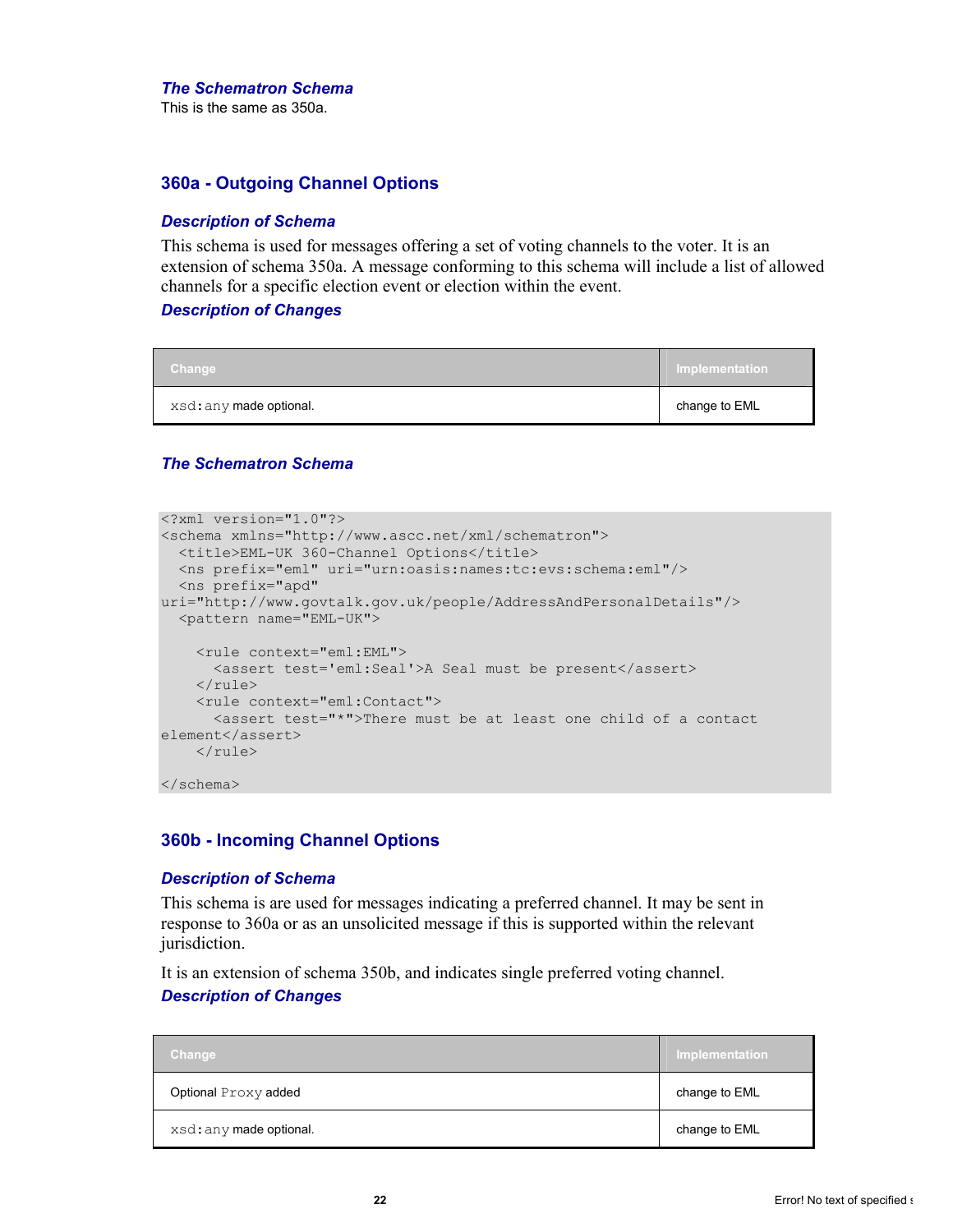This is the same as 360a.

# **410 - Ballots**

### *Description of Schema*

This schema is used for messages presenting the ballot to the voter or providing a distributor with the information required to print or display multiple ballots.

In the simplest case, a distributor can be sent information about the election event and a ballot ID to indicate the ballot to print.

In other cases, the full information about the elections will be sent with either an election rule ID to identify the voters to whom that election applies or a set of voter names and contact information. If the ballot is being sent directly to the voter, this information is not required.

The election information starts with the election event name and description. This is followed by information related to the contest and any other messages and information required. Note that each voter can only vote in a single contest per election, so only a single iteration of the Contest element is required.

A contest must have its name and ID and a list of options for which the voter can vote. There is also a set of optional information that will be required in some circumstances. Some of this is for display to the voter (VotingInformation and Messages) and some controls the ballot and voting process (Rotation, VotingMethod, MaxVotes, MinVotes, MaxWriteIn).

| Change                                                                                       | Implementation |
|----------------------------------------------------------------------------------------------|----------------|
| ElectionEventName changed to Event                                                           | change to EML  |
| Children of Options changed to allow a Candidate with additional information or<br>an Option | change to EML  |
| New element Qualified with a Reason attribute to allow equivalent of "pink"<br>ballot paper  | change to EML  |
| Proxy added                                                                                  | change to EML  |
| VoterContact renamed Contact for consistency                                                 | change to EML  |
| MaxWriteIn is not used                                                                       | Schematron     |
| VotingInformation is mandatory                                                               | Schematron     |
| MaxVotes is mandatory                                                                        | Schematron     |
| MinVotes is not used                                                                         | Schematron     |
| Candidate/QualifyingAddress is mandatory                                                     | Schematron     |
| Logo is mandatory if there is an Affiliation                                                 | Schematron     |
| There must be at least one Election                                                          | Schematron     |
| The VoterName is mandatory                                                                   | Schematron     |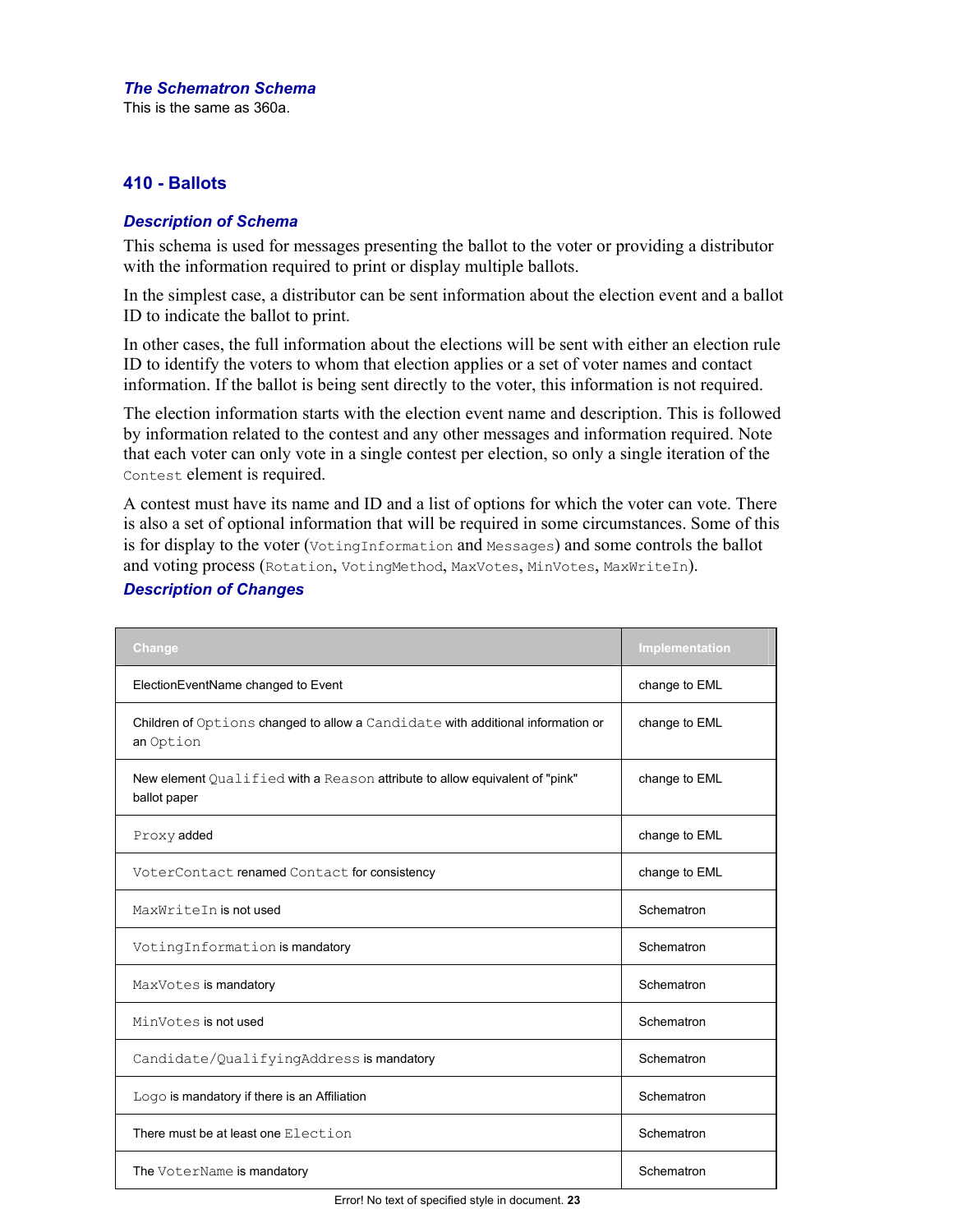| The Ballot must have a Voter child                            | Schematron |
|---------------------------------------------------------------|------------|
| The ProxyName is mandatory (if there is a proxy)              | Schematron |
| The $Proxy$ must have a contact address (if there is a proxy) | Schematron |

```
<?xml version="1.0"?> 
<schema xmlns="http://www.ascc.net/xml/schematron"> 
   <title>EML-UK 410-Ballots</title> 
   <ns prefix="eml" uri="urn:oasis:names:tc:evs:schema:eml"/> 
   <ns prefix="apd" 
uri="http://www.govtalk.gov.uk/people/AddressAndPersonalDetails"/> 
   <pattern name="EML-UK"> 
     <rule context="eml:EML"> 
       <assert test='eml:Seal'>A Seal must be present</assert> 
    \langlerule>
     <rule context="eml:Contact"> 
       <assert test="*">There must be at least one child of a contact 
element</assert> 
    \langle/rule>
     <rule context="eml:Contest"> 
       <report test="eml:MinVotes">The element MinVotes should not be 
used</report>
       <report test="eml:MaxWriteIn">The element MaxWriteIn should not be 
used</report>
       <assert test="eml:MaxVotes">The element MaxVotes is mandatory</assert> 
       <assert test="eml:VotingInformation">The element VotingInformation is 
mandatory</assert> 
    \langlerule>
     <rule context="eml:Ballot"> 
       <assert test="eml:Election">There must be at least one Election 
element</assert> 
       <assert test="eml:Voter">The element Ballot must have a Voter 
child</assert> 
    \langlerule>
     <rule context="eml:VoterIdentification"> 
       <assert test="eml:VoterName">The element VoterName is mandatory in a 
VoterIdentification</assert> 
    \langle/rule>
     <rule context="eml:Candidate"> 
       <assert test="eml:QualifyingAddress">The candidate must have a 
qualifying address</assert> 
    \langle/rule\rangle <rule context="eml:Affiliation"> 
       <assert test="eml:Logo">The affiliation must have a logo</assert> 
    \langlerule\rangle <rule context="eml:Proxy"> 
      <assert test="eml:Name">The proxy must have a name</assert>
       <assert test="eml:Address">The proxy must have an address</assert> 
    \langle/rule>
   </pattern> 
</schema>
```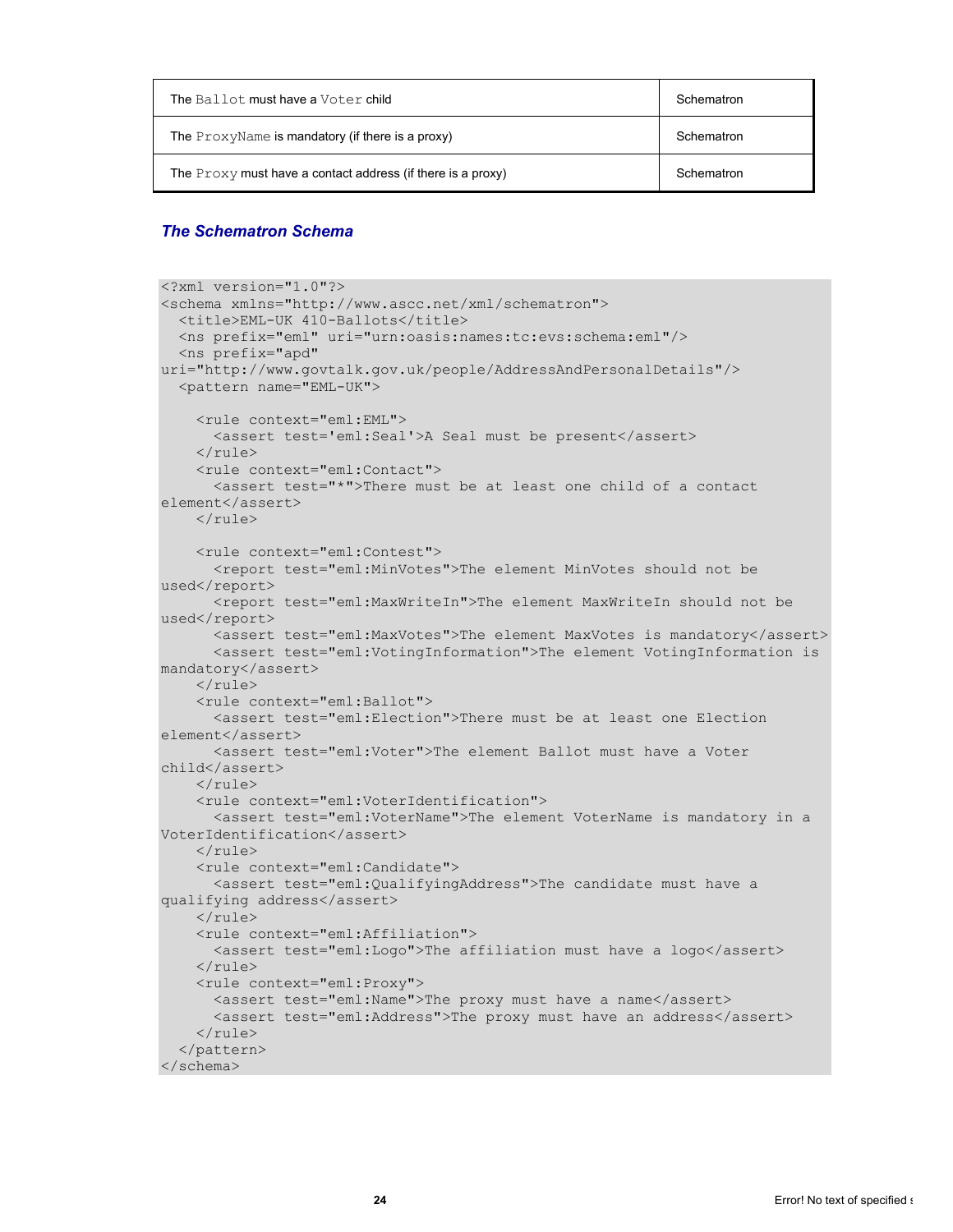# **420 - Authentication**

#### *Description of Schema*

The authentication message defined by this schema may be used to authenticate a user during the voting process. Depending on the type of election, a voter's authentication may be required; the precise mechanism used may be channel and implementation specific. In some public elections the voter must be anonymous, in which case the prime method used for authentication is the voting token. The voting token can contain the information required to authenticate the voter's right to vote in a specific election or contest, without revealing the identity of the person voting. Either the VToken or the VTokenQualified must always be present in an authenticated message.

The other authentication elements are optional. The VotingChannel identifies the channel by which the voter has been authenticated, the  $\text{LoginMethod}$  allows additional information to be added about any channel specific authentication method used. Language and corresponds to the general description of that element.

#### *Description of Changes*

| Change                                  | Implementation |
|-----------------------------------------|----------------|
| TransactionId removed - now in EML core | change to EML  |

### *The Schematron Schema*

```
<?xml version="1.0"?> 
<schema xmlns="http://www.ascc.net/xml/schematron"> 
  <title>EML-UK 420-Authentication</title> 
   <ns prefix="eml" uri="urn:oasis:names:tc:evs:schema:eml"/> 
  <ns prefix="apd" 
uri="http://www.govtalk.gov.uk/people/AddressAndPersonalDetails"/> 
   <pattern name="EML-UK"> 
     <rule context="eml:EML"> 
      <assert test='eml:Seal'>A Seal must be present</assert> 
    \langle/rule\rangle <rule context="eml:Contact"> 
       <assert test="*">There must be at least one child of a contact 
element</assert>
    \langlerule>
   </pattern> 
</schema>
```
# **430 - Authentication Reply**

#### *Description of Schema*

The authentication reply is a response to message 420. It indicates whether authentication succeeded using the Authenticated element, and might also present the ballot to the user. This is a restriction of the previous Ballots element to allow only a single ballot per reply.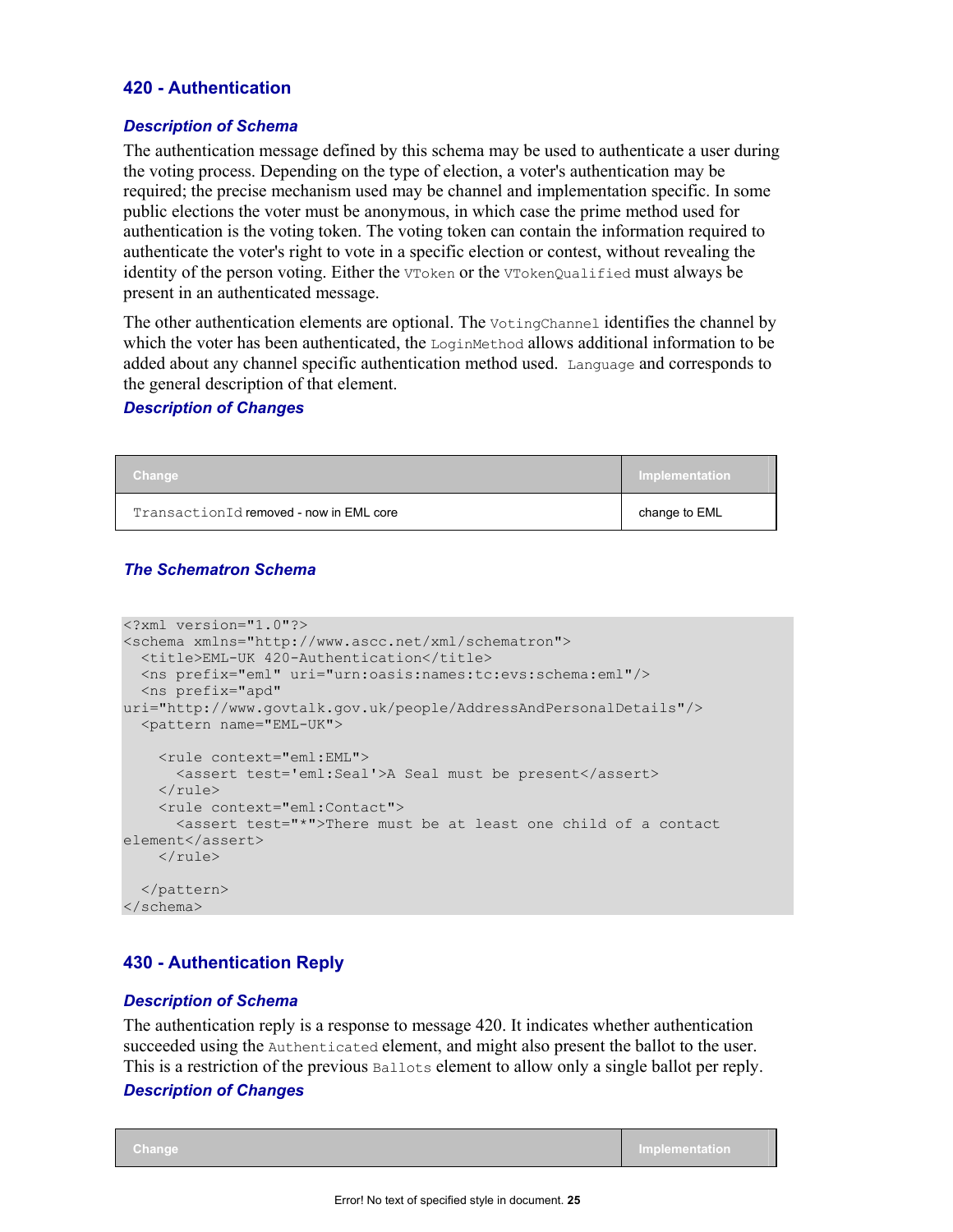| TransactionId removed - now in EML core                                                                   | change to EML |
|-----------------------------------------------------------------------------------------------------------|---------------|
| ElectionEventName changed to Event                                                                        | change to EML |
| Under Ballot, the choice element between Election RuleId and Voter<br>cannot occur                        | change to EML |
| VoterIdentification altered to use the new definition of<br>VoterIdentificationStructure in EML core v0.5 | change to EML |

```
<?xml version="1.0"?> 
<schema xmlns="http://www.ascc.net/xml/schematron"> 
   <title>EML-UK 430-Authentication Response</title> 
   <ns prefix="eml" uri="urn:oasis:names:tc:evs:schema:eml"/> 
   <ns prefix="apd" 
uri="http://www.govtalk.gov.uk/people/AddressAndPersonalDetails"/> 
   <pattern name="EML-UK"> 
     <rule context="eml:EML"> 
       <assert test='eml:Seal'>A Seal must be present</assert> 
    \langlerule\rangle <rule context="eml:Contact"> 
       <assert test="*">There must be at least one child of a contact 
element</assert> 
    \langlerule>
   </pattern> 
</schema>
```
# **440 - Cast Vote**

# *Description of Schema*

This message represents a cast vote, which comprises an optional voting token (which may be qualified) to ensure authorisation, information about the votes themselves, the name and ID of the reporting unit if applicable and a set of optional audit information.

The election event is identified, together with a set of elections (if multiple elections were included on the same ballot). For each election, the contest is identified, with a set of, possibly sealed, votes. The votes are sealed at this level if there is a chance that the message will be divided, for example so that votes in different elections can be counted in different locations.

For each contest, options are listed. It is allowed for no options to be selected as a means of invalidating the vote. For each option, either the option name and ID is provided or a write-in option name for elections where this is allowed. This may be accompanied by the value of the vote for that option, with an optional voting token (which, again, may be qualified). In some elections where it is only possible to vote for a single candidate, different voting tokens may be provided for each option. In this case, only the voting token is required.

Validation of authenticity of paper ballots is assumed to be done by a mechanism outside the scope of EML.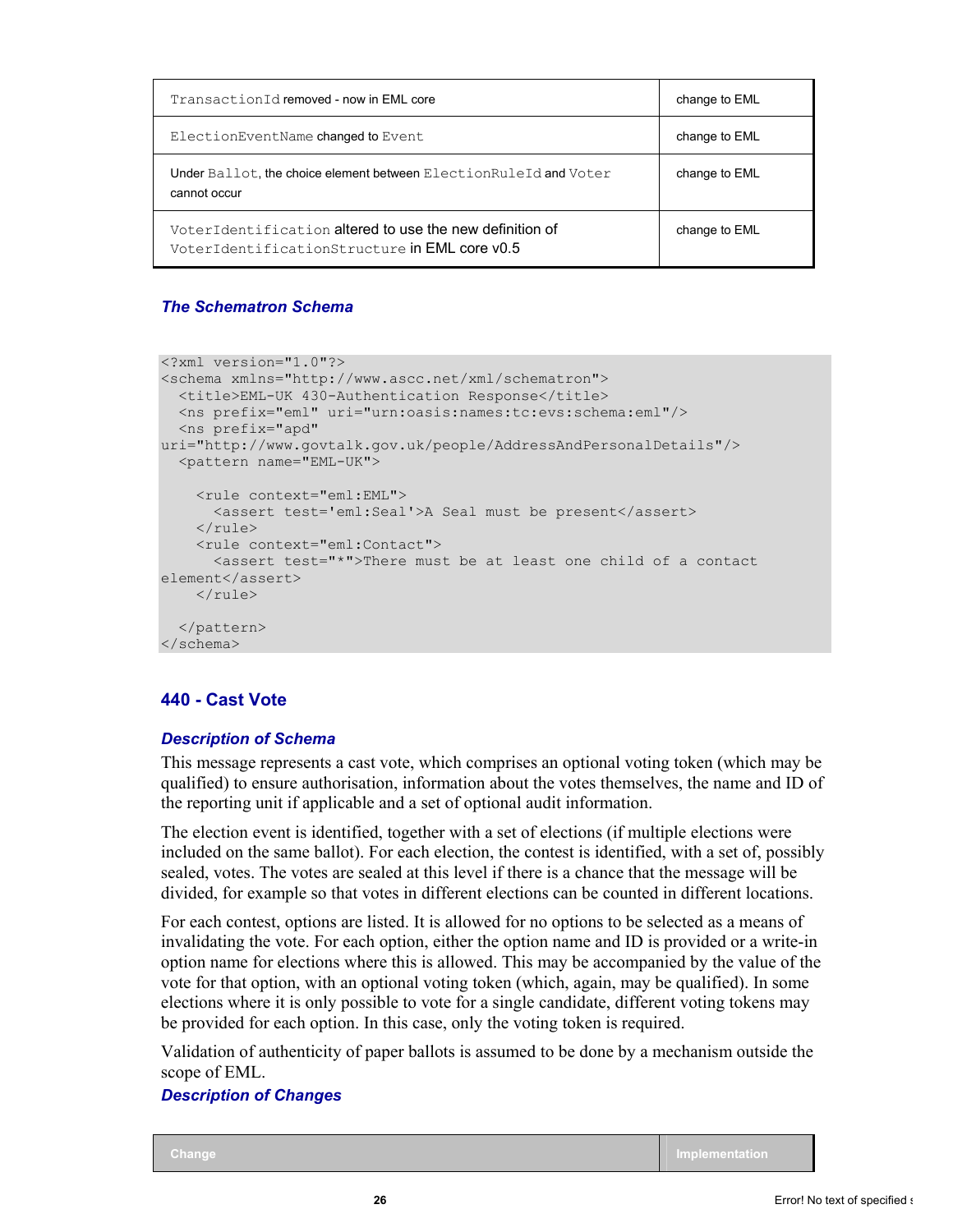| CastVoteStructure created for extension in 460         | change to EML |
|--------------------------------------------------------|---------------|
| ElectionEventName replaced by Event                    | change to EML |
| Value made optional and this area of Option simplified | change to EML |
| ID attribute of Option removed                         | change to EML |
| Option made optional to allow abstentions              | change to EML |
| Optional BallotReference added (see 460)               | change to EML |
| xsd: any made optional                                 | change to EML |
| WriteInOptionName is not used                          | Schematron    |
| AuditInformation must be present                       | Schematron    |
| At least one VToken in the message                     | Schematron    |

```
<?xml version="1.0"?> 
<schema xmlns="http://www.ascc.net/xml/schematron"> 
   <title>EML-UK 440-Cast Vote</title> 
   <ns prefix="eml" uri="urn:oasis:names:tc:evs:schema:eml"/> 
   <ns prefix="apd" 
uri="http://www.govtalk.gov.uk/people/AddressAndPersonalDetails"/> 
   <pattern name="EML-UK"> 
     <rule context="eml:EML"> 
       <assert test='eml:Seal'>A Seal must be present</assert> 
       <assert test="//eml:ProcessingUnits/*">There must be at least one 
processing unit in the audit information</assert>
       <assert test="//eml:VToken">There must be at least one VToken in the 
message</assert> 
    \langlerule\rangle <rule context="eml:Contact"> 
       <assert test="*">There must be at least one child of a contact 
element</assert>
    \langle/rule>
     <rule context="eml:Option"> 
       <report test="eml:WriteInOptionName">Write in options are not 
allowed</report>
    \langlerule>
   </pattern> 
</schema>
```
# **450 - Vote Confirmation**

#### *Description of Schema*

The vote confirmation message can be used to show that a vote has been accepted and provide a reference number in case of future queries. Display information can also be provided as well as additional structured information using xsd:any.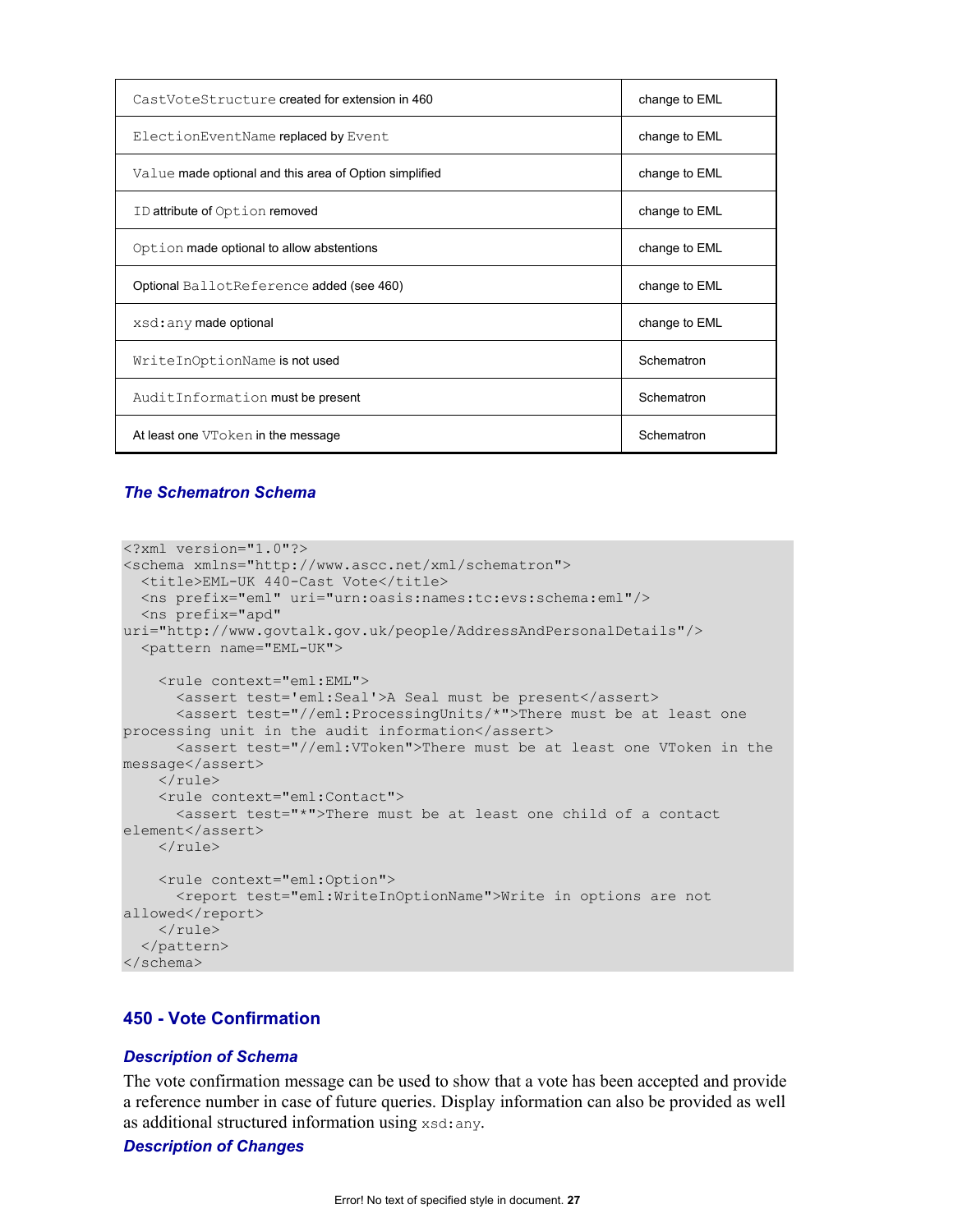| Change                              | Implementation |
|-------------------------------------|----------------|
| ElectionEventName changed to Event  | change to EML  |
| xsd: any made optional              | change to EML  |
| ConfirmationReference made optional | change to EML  |
| Messages made optional              | change to EML  |

```
<?xml version="1.0"?> 
<schema xmlns="http://www.ascc.net/xml/schematron"> 
   <title>EML-UK 450-VoteConfirmation</title> 
   <ns prefix="eml" uri="urn:oasis:names:tc:evs:schema:eml"/> 
   <ns prefix="apd" 
uri="http://www.govtalk.gov.uk/people/AddressAndPersonalDetails"/> 
   <pattern name="EML-UK"> 
    <rule context="eml:EML"> 
      <assert test='eml:Seal'>A Seal must be present</assert> 
    \langlerule\rangle <rule context="eml:Contact"> 
       <assert test="*">There must be at least one child of a contact 
element</assert>
    \langlerule>
   </pattern> 
</schema>
```
#### **460 - Votes**

#### *Description of Schema*

This schema is used to define a message comprising a set of votes being transferred for counting. It is a set of CastVote elements from schema 440 with the addition of audit information for the voting system.

#### *EML-UK Explanation and Rules*

The element ProposedRejection with a value of "yes" or "no" may be used in the xsd: any of each CastVote.

| <u>/Change</u>                                      | Implementation |
|-----------------------------------------------------|----------------|
| Optional xsd: any added                             | change to EML  |
| CastVote made an extension of the CastVoteStructure | change to EML  |
| ProposedRejectionadded                              | change to EML  |
| AuditInformation must be present                    | Schematron     |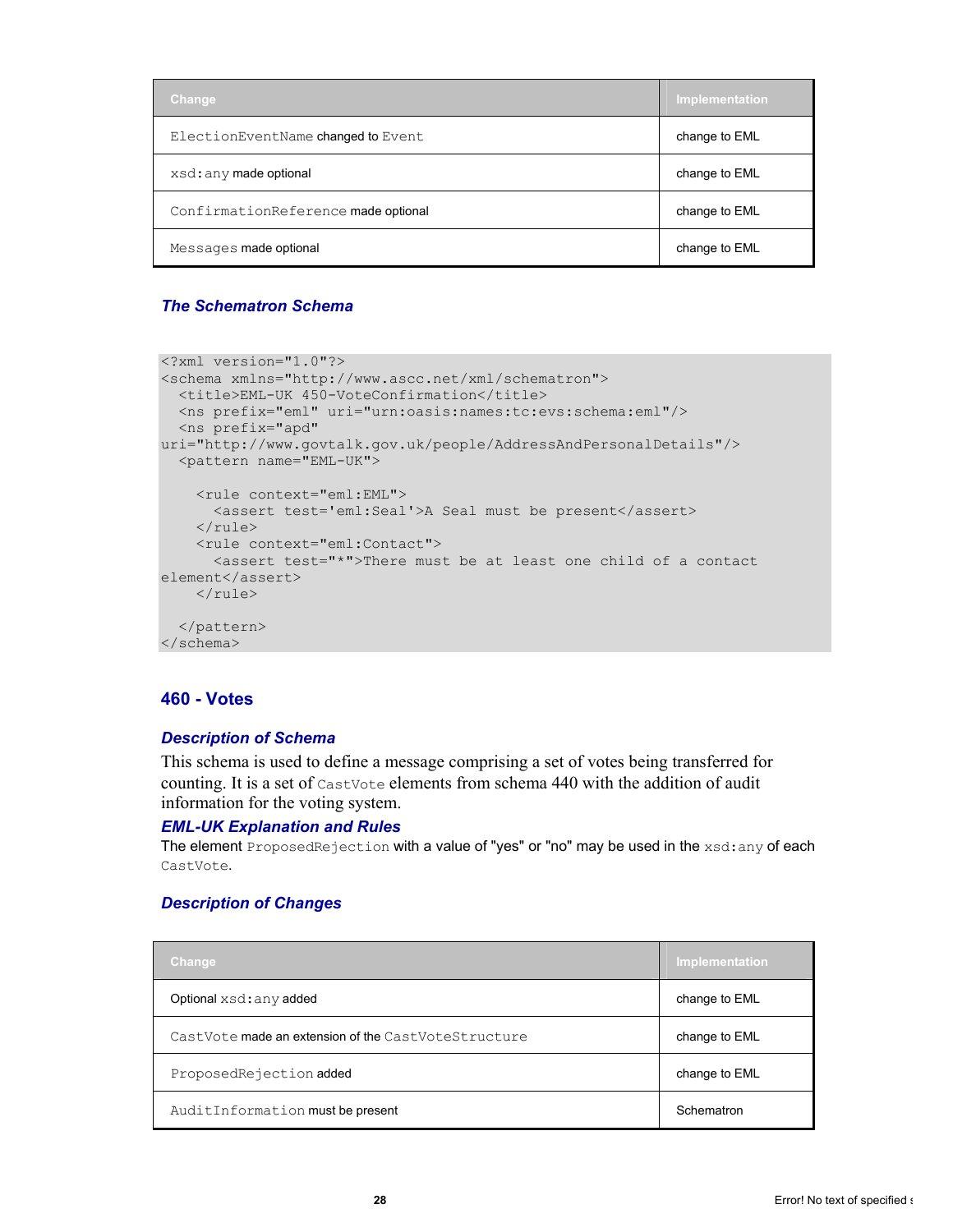```
<?xml version="1.0"?> 
<schema xmlns="http://www.ascc.net/xml/schematron"> 
  <title>EML-UK 460-Votes</title> 
   <ns prefix="eml" uri="urn:oasis:names:tc:evs:schema:eml"/> 
  <ns prefix="apd" 
uri="http://www.govtalk.gov.uk/people/AddressAndPersonalDetails"/> 
  <ns prefix="emluk" uri="http://www.govtalk.gov.uk/people/elections"/> 
   <pattern name="EML-UK"> 
     <rule context="eml:EML"> 
       <assert test='eml:Seal'>A Seal must be present</assert> 
       <assert test="//eml:ProcessingUnits/*">There must be at least one 
processing unit in the audit information</assert>
    \langlerule\rangle <rule context="eml:Contact"> 
       <assert test="*">There must be at least one child of a contact 
element</assert>
    \langlerule\rangle </pattern> 
</schema>
```
# **470 - V-Token Log**

#### *Description of Schema*

The message defined by this schema is used to add a voting token (which may be qualified) to an audit log. The VToken or VTokenQualified is extended by the addition of a Status attribute with a value of voted or unvoted. In addition to sending single tokens as they are used, the schema can be used to validate a message sending multiple tokens optionally grouped by voting channel. This might be used instead of sending tokens as they used or, for example, to send the unused tokens at the end of an election. The logging system can also be identified for audit purposes.

# *Description of Changes*

| <b>Change</b>                                                                                      | Implementation |
|----------------------------------------------------------------------------------------------------|----------------|
| ElectionEventName replaced by Event                                                                | change to EML  |
| The Status attribute of VToken and VTokenQualified changed to<br>mandatory and made an xsd: string | change to EML  |
| ElectionName must be present.                                                                      | Schematron     |
| VotingChannel must be present.                                                                     | Schematron     |
| AuditInformation must be present.                                                                  | Schematron     |

```
<?xml version="1.0"?> 
<schema xmlns="http://www.ascc.net/xml/schematron"> 
 <title>EML-UK 470 - VToken Log</title>
  <ns prefix="eml" uri="urn:oasis:names:tc:evs:schema:eml"/>
```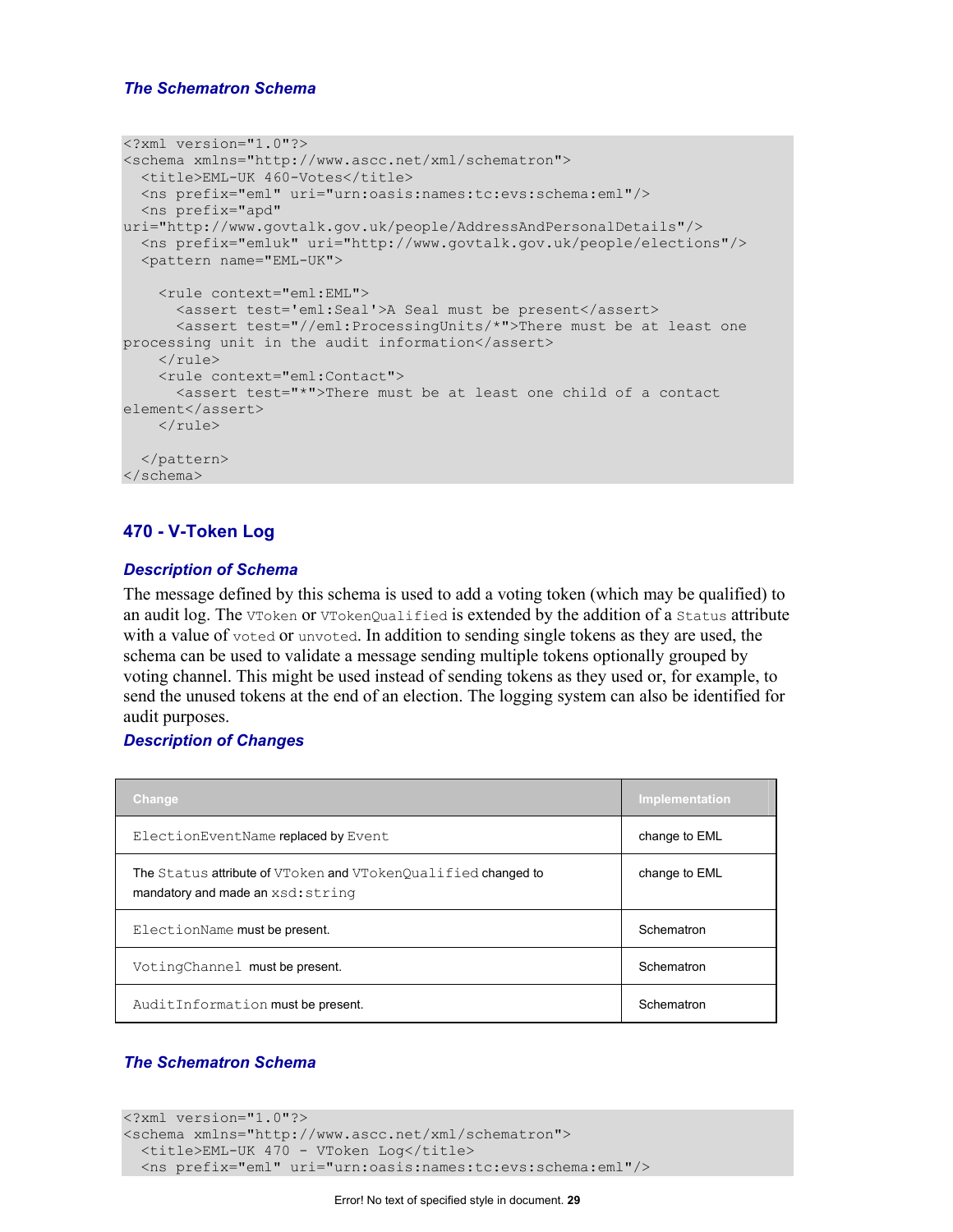```
 <ns prefix="apd" 
uri="http://www.govtalk.gov.uk/people/AddressAndPersonalDetails"/> 
   <pattern name="EML-UK"> 
     <rule context="eml:EML"> 
       <assert test='eml:Seal'>A Seal must be present</assert> 
       <assert test="//eml:ProcessingUnits/*">There must be at least one 
processing unit in the audit information</assert> 
    \langle/rule\rangle <rule context="eml:Contact"> 
      \zeta assert test="*">There must be at least one child of a contact
element</assert> 
    \langlerule\rangle <rule context="eml:VTokenLog"> 
       <assert test="eml:ElectionName">The election name is 
mandatory</assert> 
    \langlerule>
     <rule context="eml:VTokens"> 
       <assert test="eml:VotingChannel">The voting channel is 
mandatory</assert> 
    </rule> 
   </pattern> 
</schema>
```
# **480 - Seal Log**

#### *Description of Schema*

The message defined by this schema is used to log the use of each seal for audit purposes. There must be one message per seal, so, if two or more votes are sealed individually in one cast vote message, the corresponding number of log messages must be generated.

The message contains the name and ID of the event and election, the seal itself and possibly additional audit information.

#### *Description of Changes*

| Change                            | Implementation |
|-----------------------------------|----------------|
| Event added                       | change to EML  |
| AuditInformation must be present. | Schematron     |

```
<?xml version="1.0"?> 
<schema xmlns="http://www.ascc.net/xml/schematron"> 
   <title>EML-UK 480 - Seal Log</title> 
   <ns prefix="eml" uri="urn:oasis:names:tc:evs:schema:eml"/> 
  <ns prefix="apd" 
uri="http://www.govtalk.gov.uk/people/AddressAndPersonalDetails"/> 
   <pattern name="EML-UK"> 
     <rule context="eml:EML"> 
       <assert test='eml:Seal'>A Seal must be present</assert> 
       <assert test="//eml:ProcessingUnits/*">There must be at least one 
processing unit in the audit information</assert> 
    \langlerule>
     <rule context="eml:Contact">
```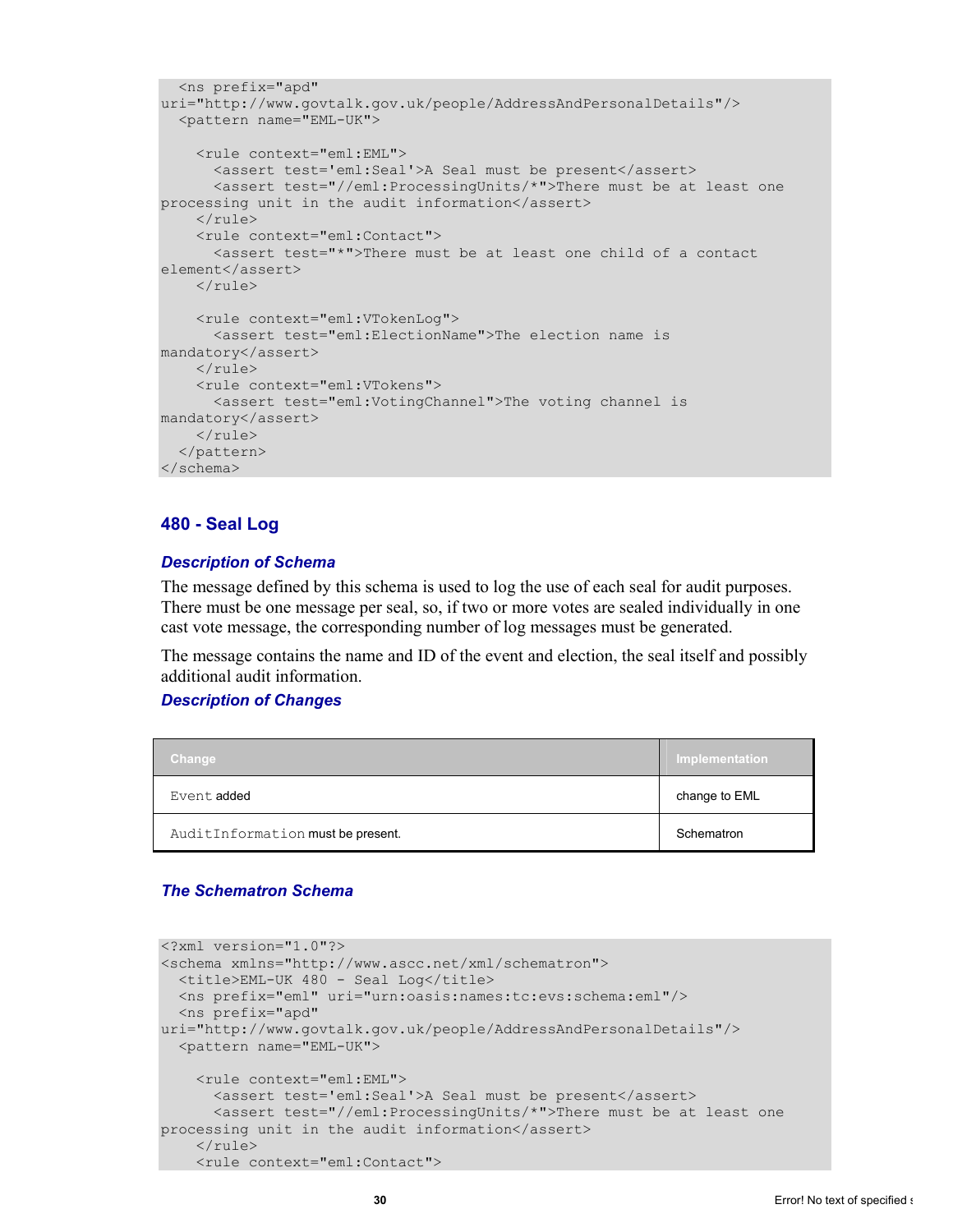```
 <assert test="*">There must be at least one child of a contact 
element</assert>
    \langlerule\rangle </pattern> 
</schema>
```
# **510 - Count**

#### *Description of Schema*

The count message defined by this schema is used to communicate the results of the sets of contests that makes up one or more elections within an election event. It may also be used to communicate the count of a single reporting unit for amalgamation into a complete count. Note there is no communication of a "result" in terms of who got the most votes. This is seen as outside the scope of EML at the moment.

The message includes the election event name and ID, and for each election, the election ID, an optional reference to the election rule being used and information concerning the set of contests. The counting system is may also be identified for audit purposes.

In some cases, reporting for a contest may be required at a lower level (for example, for each county in a state). For this reason, reporting may be done at the level of the reporting unit, the total votes, or for a total vote and the breakdown according to the multiple reporting units.

Each contest indicates its name and ID, the maximum number of votes that each voter could cast, information about the votes cast for each option and the numbers of abstentions and rejected votes. The RejectedVotes element has Reason (optional) and ReasonCode (mandatory) attributes to indicate why the votes were rejected. The former is a textual description, and the latter a code.

For each option, the name, ID and number of valid votes is mandatory. These are optionally supplemented by an affiliation when the option is a (human) candidate.

#### *Description of Changes*

| <b>Change</b>                       | Implementation |
|-------------------------------------|----------------|
| ElectionEventName replaced by Event | change to EML  |
| AuditInformation must be present.   | Schematron     |

```
<?xml version="1.0"?> 
<schema xmlns="http://www.ascc.net/xml/schematron"> 
   <title>EML-UK 510 - Count</title> 
   <ns prefix="eml" uri="urn:oasis:names:tc:evs:schema:eml"/> 
   <ns prefix="apd" 
uri="http://www.govtalk.gov.uk/people/AddressAndPersonalDetails"/> 
   <pattern name="EML-UK"> 
     <rule context="eml:EML"> 
       <assert test='eml:Seal'>A Seal must be present</assert> 
       <assert test="//eml:ProcessingUnits/*">There must be at least one 
processing unit in the audit information</assert>
    \langlerule\rangle <rule context="eml:Contact">
```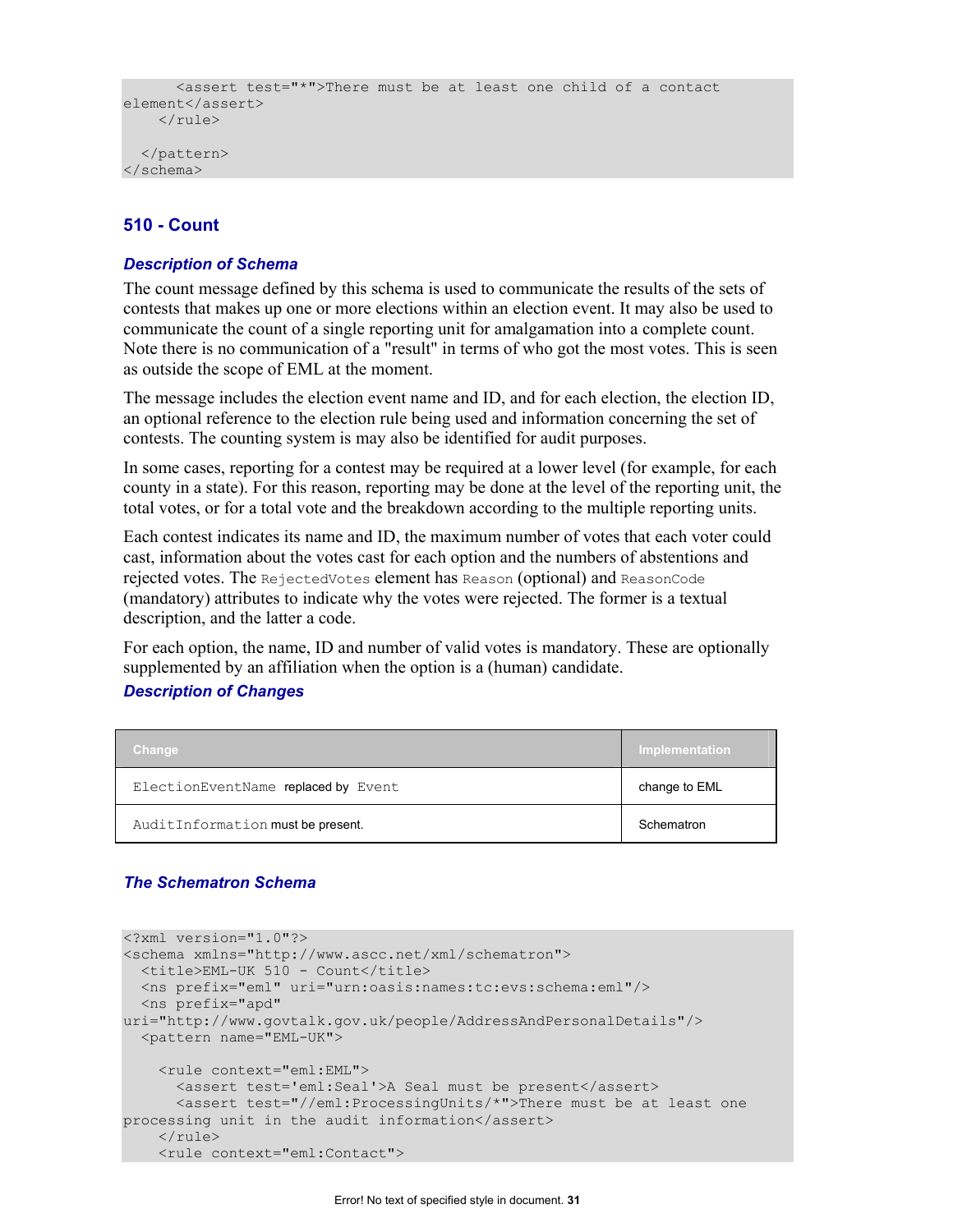<assert test="\*">There must be at least one child of a contact element</assert>  $\langle$ rule $\rangle$ 

 </pattern> </schema>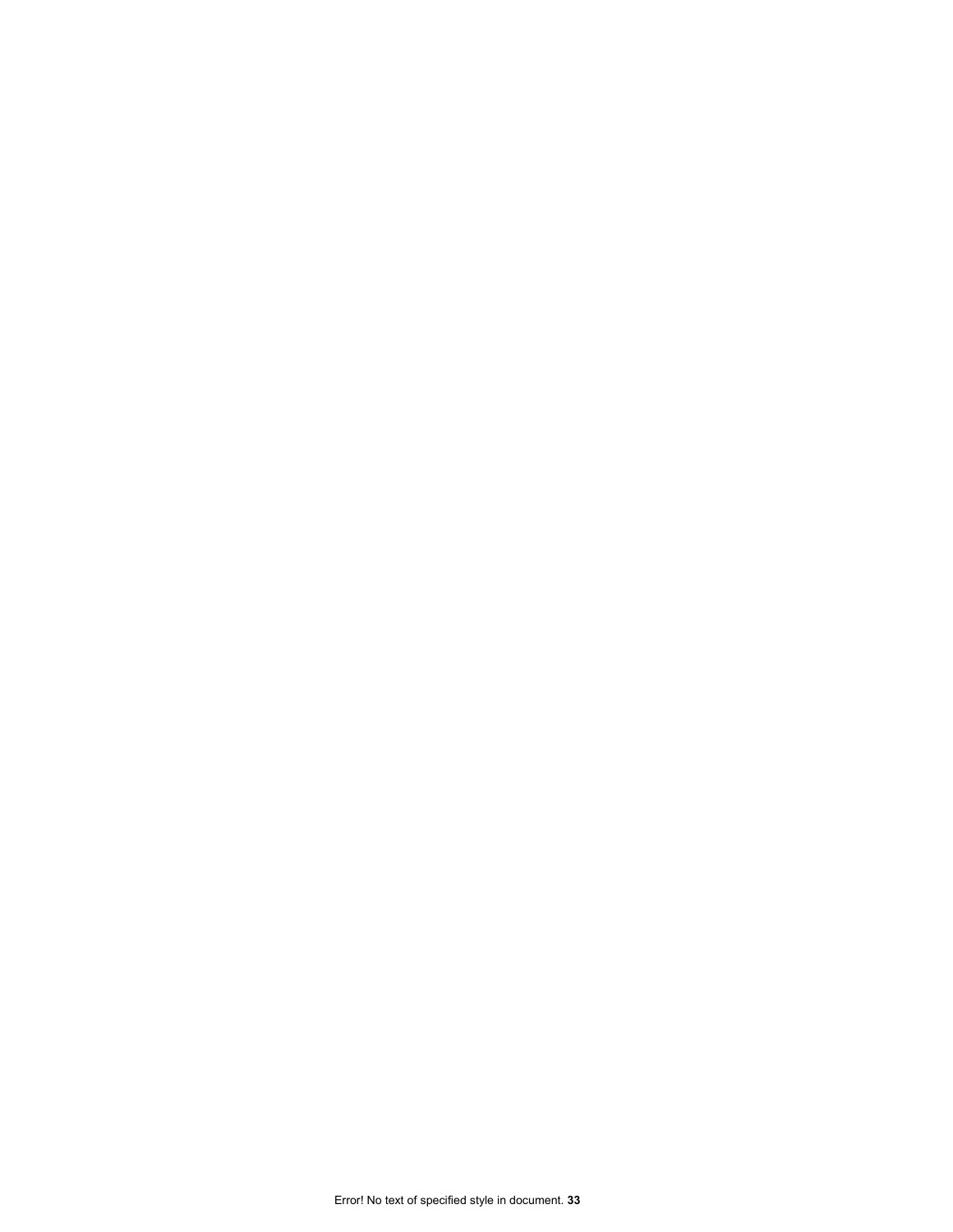# **References**

- 1. Election Mark-up Language (EML): e-Voting Process and Data Requirements see http://www.oasis-open.org/committees/election/
- 2. Election Mark-up Language (EML): XML Schemas see http://www.oasis-open.org/committees/election/
- 3. XML Schema 1.0 http://www.w3.org/XML/Schema
- 4. Address and Personal Details Schema see http://www.govtalk.gov.uk/interoperability/draftschema\_schema.asp?schemaid=92
- 5. RFC 2630 Cryptographic Message Syntax http://www.ietf.org/rfc/rfc2630.txt
- 6. RFC 3161 Internet X.509 Public Key Infrastructure Time-Stamp Protocol (TSP) http://www.ietf.org/rfc/rfc3161.txt
- 7. Open Source Software use within UK Government http://www.govtalk.gov.uk/rfc/rfc\_document.asp?docnum=429
- 8. The Schematron Assertion Language 1.5 http://www.ascc.net/xml/schematron/
- 9. ISO/IEC 19757 Document Schema Definition Languages see http://www.dsdl.org/
- 10. XML Path Language (XPath) Version 1.0 http://www.w3.org/TR/xpath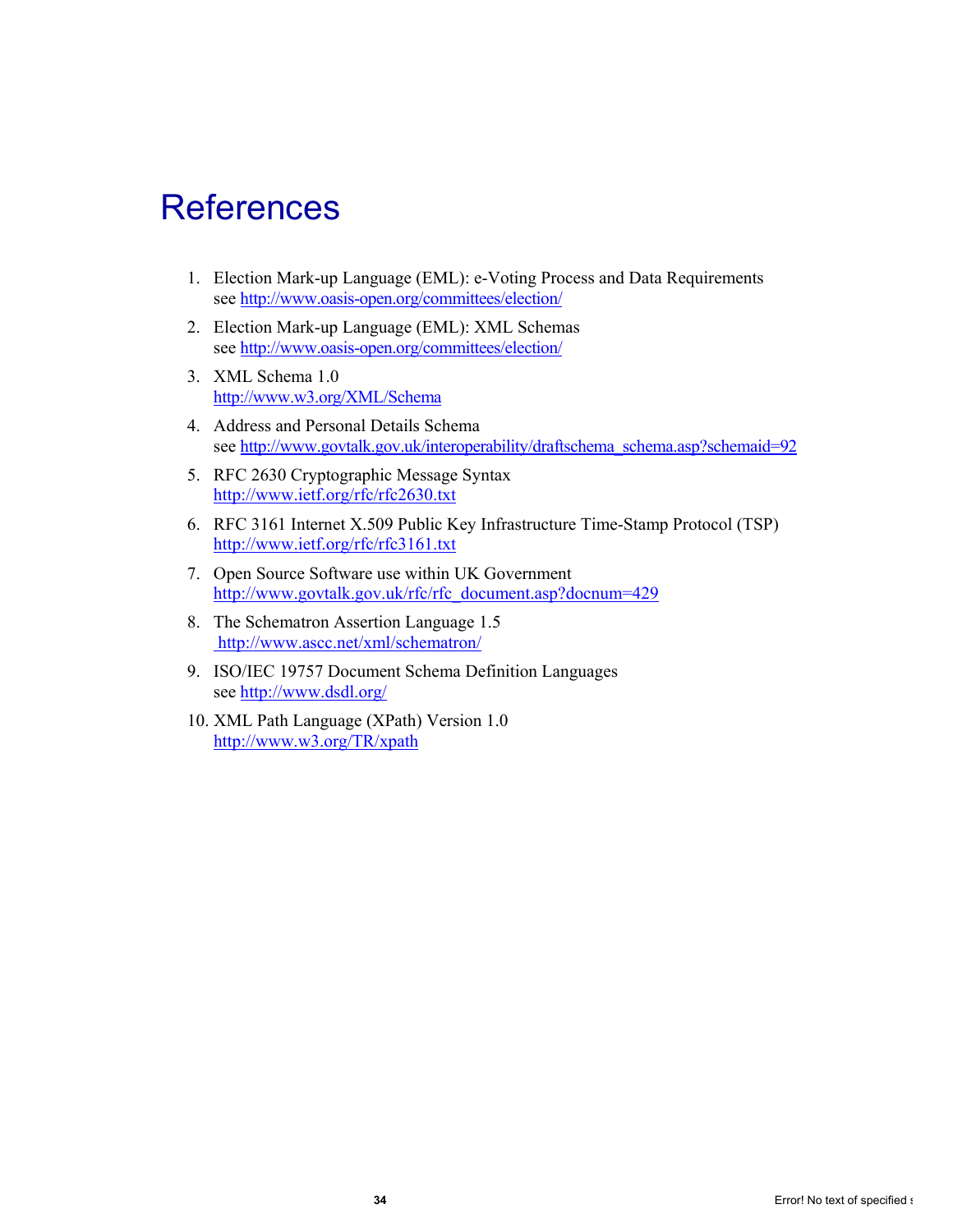# Names and IDs for Local Elections May 2003

There are various items in the schemas with names and IDs. This is the interpretation for the May 2003 local elections:

| <b>Element</b> | <b>Name</b>                                                                                       | ID                                                   |
|----------------|---------------------------------------------------------------------------------------------------|------------------------------------------------------|
| ElectionEvent  | Local Elections 2003                                                                              | LE2003                                               |
| Oualifier      | [Local Authority Name]                                                                            | [Local Authority ID]                                 |
| Election       | Examples are:<br>parish council<br>county council<br>borough council<br>district council<br>mayor | Example are:<br>РC<br>CC.<br>ВC<br>DC.<br><b>MAY</b> |
| Contest        | [Electoral Area Name]                                                                             | [Electoral Area ID]                                  |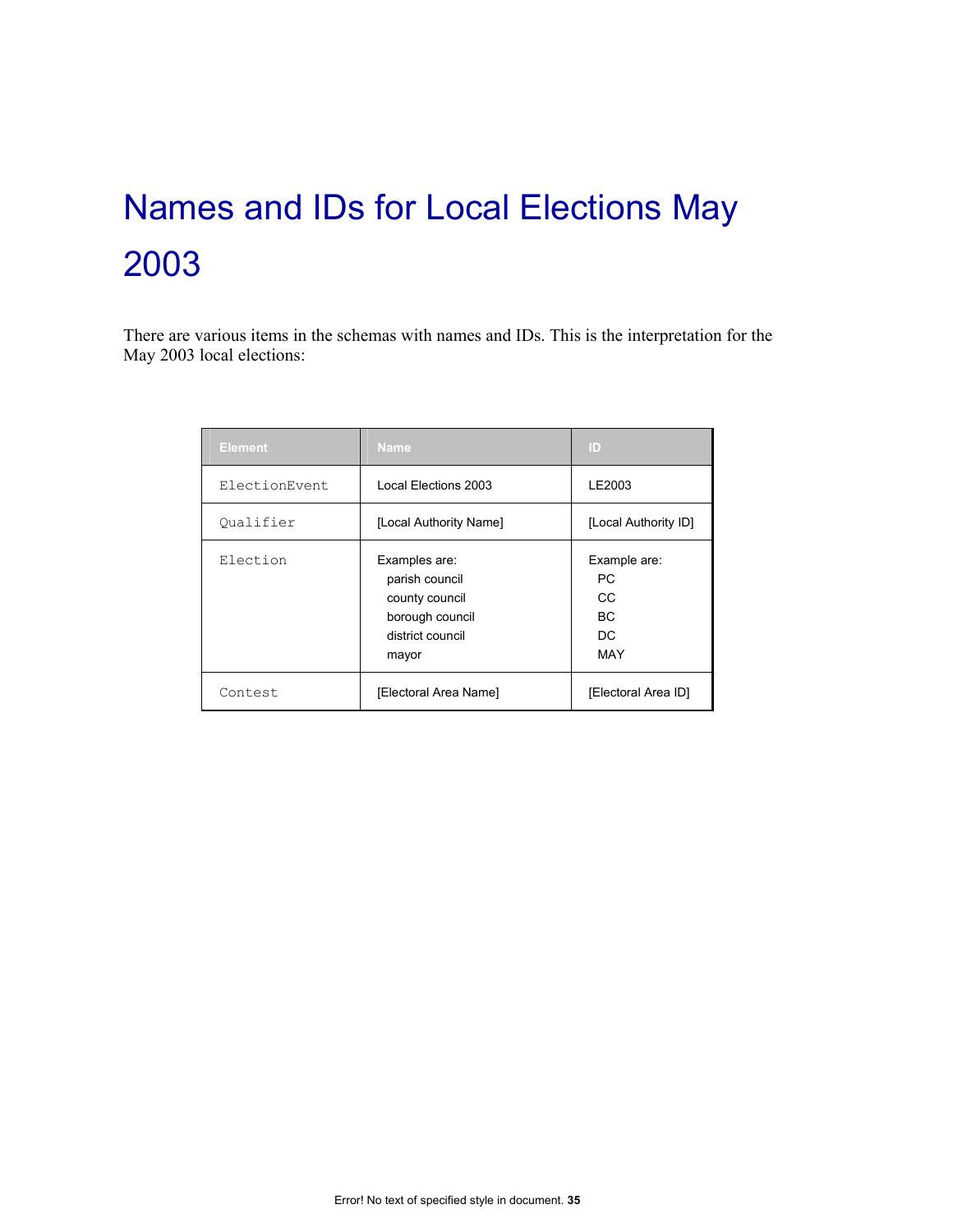# EML Externals Schema Document (nonnormative)

```
<?xml version="1.0" encoding="UTF-8"?> 
<xsd:schema 
   targetNamespace="urn:oasis:names:tc:evs:schema:eml" 
  xmlns:apd="http://www.govtalk.gov.uk/people/AddressAndPersonalDetails" 
  xmlns:xsd="http://www.w3.org/2001/XMLSchema" 
  xmlns="urn:oasis:names:tc:evs:schema:eml" 
  elementFormDefault="qualified" 
  attributeFormDefault="unqualified" 
  version="0.1" id="eml-externals"> 
  <xsd:annotation> 
     <xsd:documentation> 
This schema references external schemas where the references might be 
changed for national use. The intention is that these schemas are used 
internationally. 
    </xsd:documentation> 
  </xsd:annotation> 
  <xsd:import 
    namespace="http://www.govtalk.gov.uk/people/AddressAndPersonalDetails" 
     schemaLocation="AddressTypes-v1.xsd"/> 
   <xsd:import 
    namespace="http://www.govtalk.gov.uk/people/AddressAndPersonalDetails" 
     schemaLocation="PersonalDetailsTypes-v1.xsd"/> 
   <xsd:complexType name="AddressStructure"> 
     <xsd:complexContent> 
       <xsd:extension base="apd:InternationalAddressStructure"/> 
     </xsd:complexContent> 
   </xsd:complexType> 
   <xsd:complexType name="NameStructure"> 
     <xsd:complexContent> 
       <xsd:extension base="apd:CitizenNameStructure"/> 
     </xsd:complexContent> 
   </xsd:complexType> 
</xsd:schema>
```